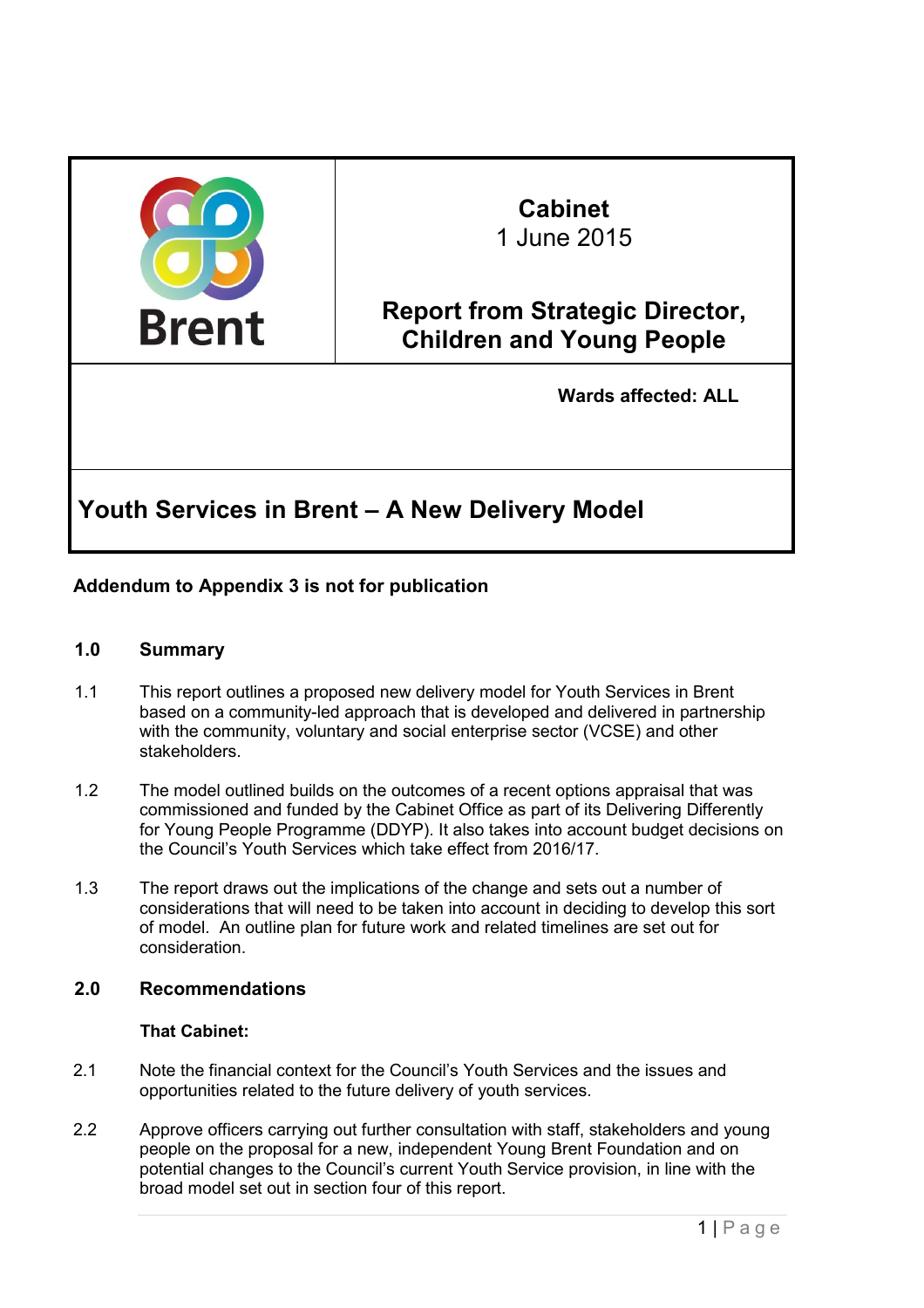- 2.3 Note that the revised service model set out for the Council's service (see paragraphs 4.11 – 4.15) does not include continuation of direct delivery of youth centre provision, with new partnership arrangements required to sustain delivery.
- 2.4 Instruct officers to ensure active involvement of young people and a wide range of partners in the further development of the new service model.
- 2.5 Note that the further work to develop and implement the new service model for youth services will be undertaken as part of the One Council Programme.

#### **3.0 Background – Financial and Operational Context for Brent Youth Services**

- 3.1 The Council's Youth Service, which is based in the Youth Support Service<sup>1</sup> within the Children and Young People's Department, has a significant role in helping the Council to meet its aspirations for young people. Targeted at young people aged 13 – 19, the service is currently predominantly focussed on young people living in areas of highest need and on specific groups of young people who may need extra support to thrive. Current provisions support a number of broader Council strategies linked to health, employment, community safety, safeguarding and volunteering and play a role in tackling a number of high profile issues, including gang and serious youth violence, child sexual exploitation and violent extremism.
- 3.2 The current Youth Service offer covers a number of different strands, including:
	- Cultural, sports and other diversionary and support activities at four youth centres;
	- Outreach and detached youth working in areas where young people are most at risk from gangs and serious youth violence;
	- Support packages for young people who have offended;
	- Diversionary holiday programmes;
	- Management of the Duke of Edinburgh Award Scheme, Eton Project and Youth Parliament; and,
	- Other specialist support, including the Right Track Programme to support pupils temporarily excluded from school and projects to support lesbian, gay, bisexual and transgendered young people and young people with learning difficulties.

Details of the specific youth service provisions run by the service, including their cost, attendance levels, and levels of accredited outcomes, are set out in **Appendix One.**  The service currently employs 41 members of staff (24.04 full-time equivalents<sup>2</sup>).

3.3 The Youth Service can provide some strong examples of high quality work with young people and is highly valued by many of the young people who use it. It has however 'evolved' over time rather than forming a coherent whole, and does not complement the services offered by other agencies, especially the voluntary sector. Moreover, the council is unable to sustain the service at its current level due to budget constraints. This situation is replicated to varying degrees across the country, where spending on youth services has tended to be a target for budget reductions, with some local authorities ceasing provision entirely. Figures provided by the

 1 The Youth Support Service also includes the Connexions Service and the Youth Offending Service.<br>בת פי

 <sup>3.62</sup> FTE Youth Services posts are currently vacant, with service 28.96 FTE posts in total within the service.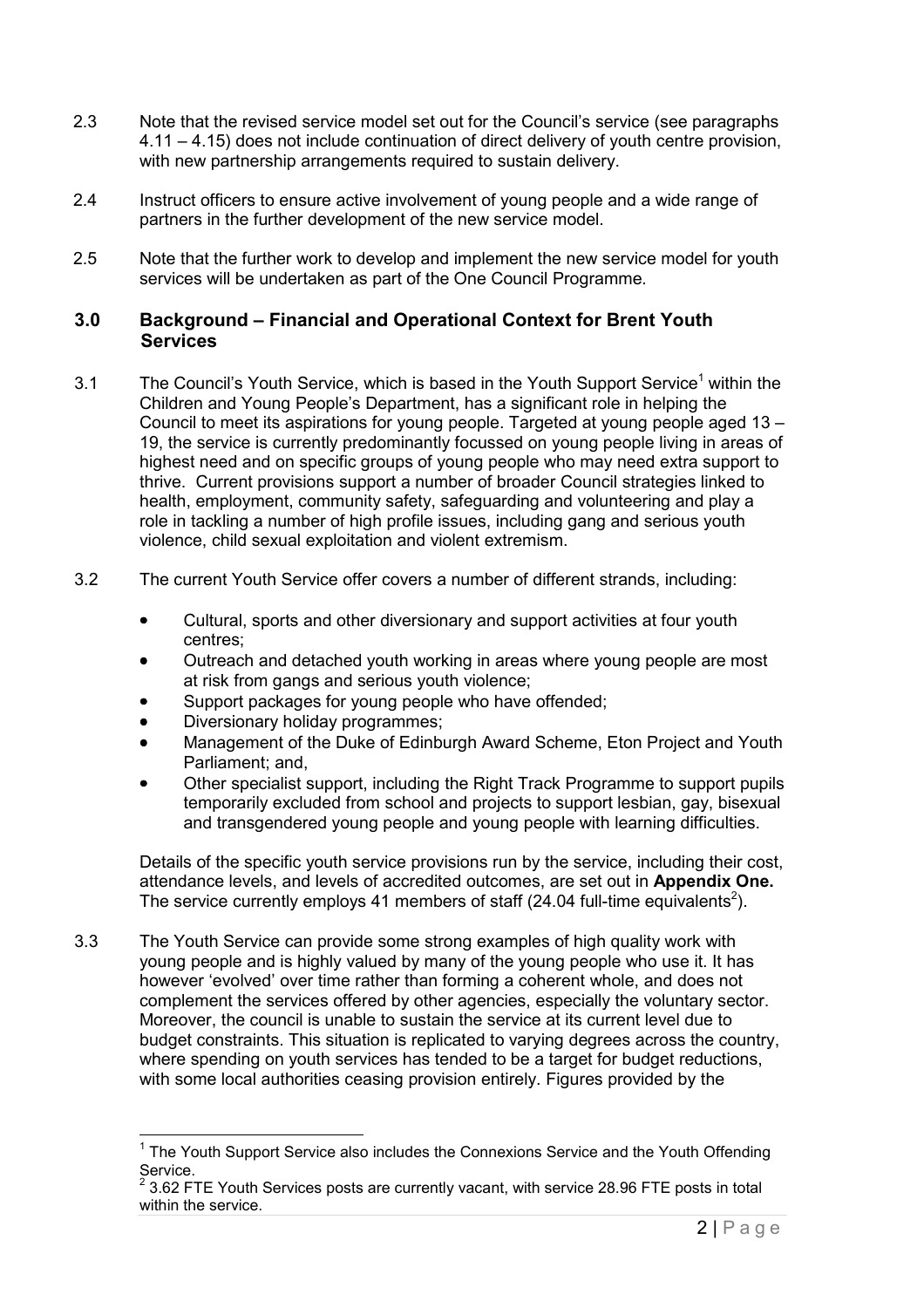Department of Education show that expenditure on youth services<sup>3</sup> in England fell from £1.2 billion to £791 million between 2010/11 and 2012/13 – a reduction of 36 per cent. Within Brent, expenditure on Youth Services has also reduced year on year. On current plans, the Council's budget for Youth Services is as follows going forward:

### **TABLE ONE: YOUTH SERVICES – NET EXPENDITURE**

| <b>YEAR</b>           | 2014/15   | 2015/16   | 2016/17 |
|-----------------------|-----------|-----------|---------|
| <b>Youth Services</b> | 1,414,394 | 1,314,394 | 414,394 |
| Net Expenditure       |           |           |         |
| (£)                   |           |           |         |
| Year on year          |           | 100,000   | 900,000 |
| savings $(E)$         |           |           |         |

- 3.4 This scale of financial reduction (71 per cent) requires a new model to support delivery of youth services with considerably less Council investment.
- 3.5 As detailed in the Budget and Council Tax Report presented to the Council on 2<sup>nd</sup> March 2015, the Council wishes to respond to the financial challenges for its youth services by developing a new service model and favours:

<sup>"*.....the development of a new means of service provision in partnership with the*</sup> *voluntary sector and other groups. This will in time lead to a lower cost model with less Council control but with significant services still commissioned".* 

# **4.0 A New Delivery Model for Youth Service in Brent**

#### **Options appraisal - conclusions**

- 4.1 To support development of a new youth service model, the Council was one of eleven local authorities nationally which was selected, following a bidding round, to participate in the Cabinet Office's Delivering Differently for Young People Programme. Geldards LLP (a legal firm with a consultancy arm) were subsequently appointed and funded directly by the Cabinet Office in November 2014 to carry out an options appraisal for Brent's Youth Service with a focus on the following options:
	- No service
	- Reduced service offer in-house service or commissioned service
	- Staff mutual
	- Independent commissioning and delivery organisation, in partnership with the voluntary and community sector and other partners
- 4.2 A brief summary of the consultants' assessment of different models is set out in **Appendix Two**, with the full report attached at **Appendix Three.**
- 4.3 The overall conclusion from the review was that the development of a community led commissioning organisation for youth services would represent the best option for the future service in so far as it could:

(a) help to protect and extend services for young people in the longer-term through better access to additional funding opportunities not available to the Council;

 3 The national spending figures also include other elements of funding for young people, such as, teenage pregnancy services and drug and alcohol support programmes.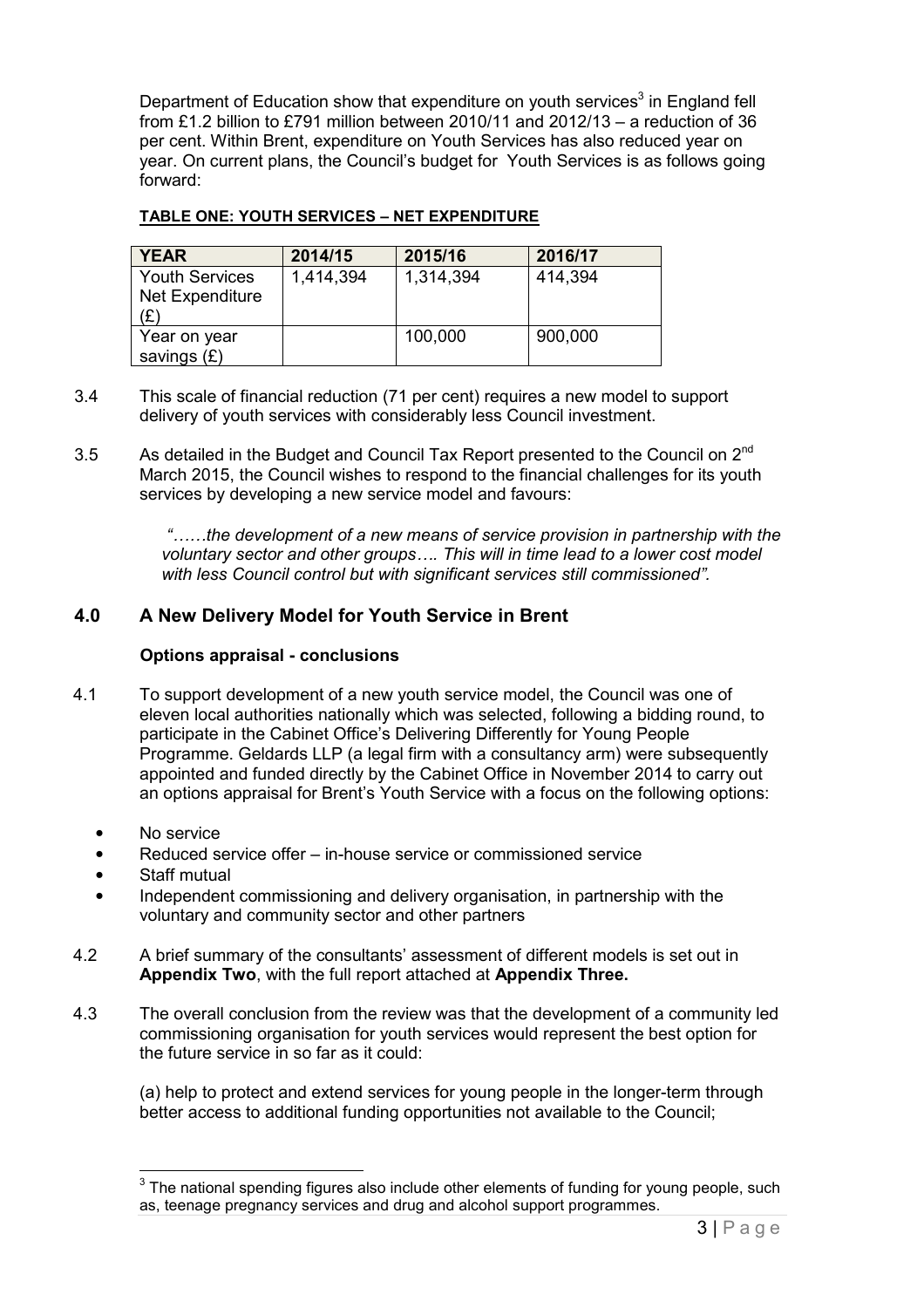(b) be well-placed to work more closely with the voluntary, community and social enterprise (VCSE) sector and other local partners to build the capacity of local providers, support more joint commissioning of services and provide a 'voice' to champion local youth services.

### **A proposed New Model for Youth Services in Brent**

- 4.4 While some valuable insights and ideas were generated through the options appraisal, it has not in itself generated a fully operable future model of delivery Further work has therefore been undertaken to develop a model of delivery which can work within the proposed financial envelope but remain predicated on the principles and aspirations which informed the options appraisal exercise, in particular:
	- **Young people's needs and preferences** must be at the heart of any new service model. They must be part of the leadership of any new organisation and be able to influence the way it works.
	- The new model should aim to inspire a renewed focus on services and support which can promote the physical, social and emotional well-being of young people and encourage the development of **more innovative approaches**; it should help to position the Council and its partners as champions of young people's interests.
	- Any new model should seek to strengthen working relationships with the community and voluntary sector and help **to build the capacity and capability of local youth service providers**. It should work closely with Brent CVS to prevent duplication and promote joined up approaches. With over 300 local providers of youth services in Brent, there is a very real opportunity to share resources, skills and learning more effectively.
	- It should offer capacity to **draw in additional funding** via grants and sponsorship, helping to fill gaps in local youth service provision and meet the needs of both Brent's growing population of young people and the significant minority of Brent's young people who need extra support to transition successfully to adulthood.
	- Brent NHS, the Police, Public Health, the Council and local housing providers all play a role in commissioning services for young people. As such, the new approach needs to actively support the development of a **joint commissioning strategy** for young people's services to identify future priorities for service development, encourage joint initiatives, and promote added value.
	- The new model will need to be connected to key local partnerships including to Safer Brent, the Health & Well-Being Board, Local Safeguarding Children's Board and the Children's Trust; to national and London wide youth bodies; and to a wide range of potential funding providers. **Effective networking and links** will help to ensure good practice, exploit opportunities for future funding, promote regional collaboration, and help to put Brent's work on youth services on the map.
	- There will need to be effective integration between the approach to youth services and those services which play a role in tackling the range of challenges which can pose risk to a significant minority of young people, **including poor health, substance misuse, gang activity, low educational attainment and violent extremism**. Most obviously, this includes the Working with Families initiative, Alternative Education Service, local schools, the Youth Offending Service and local health services.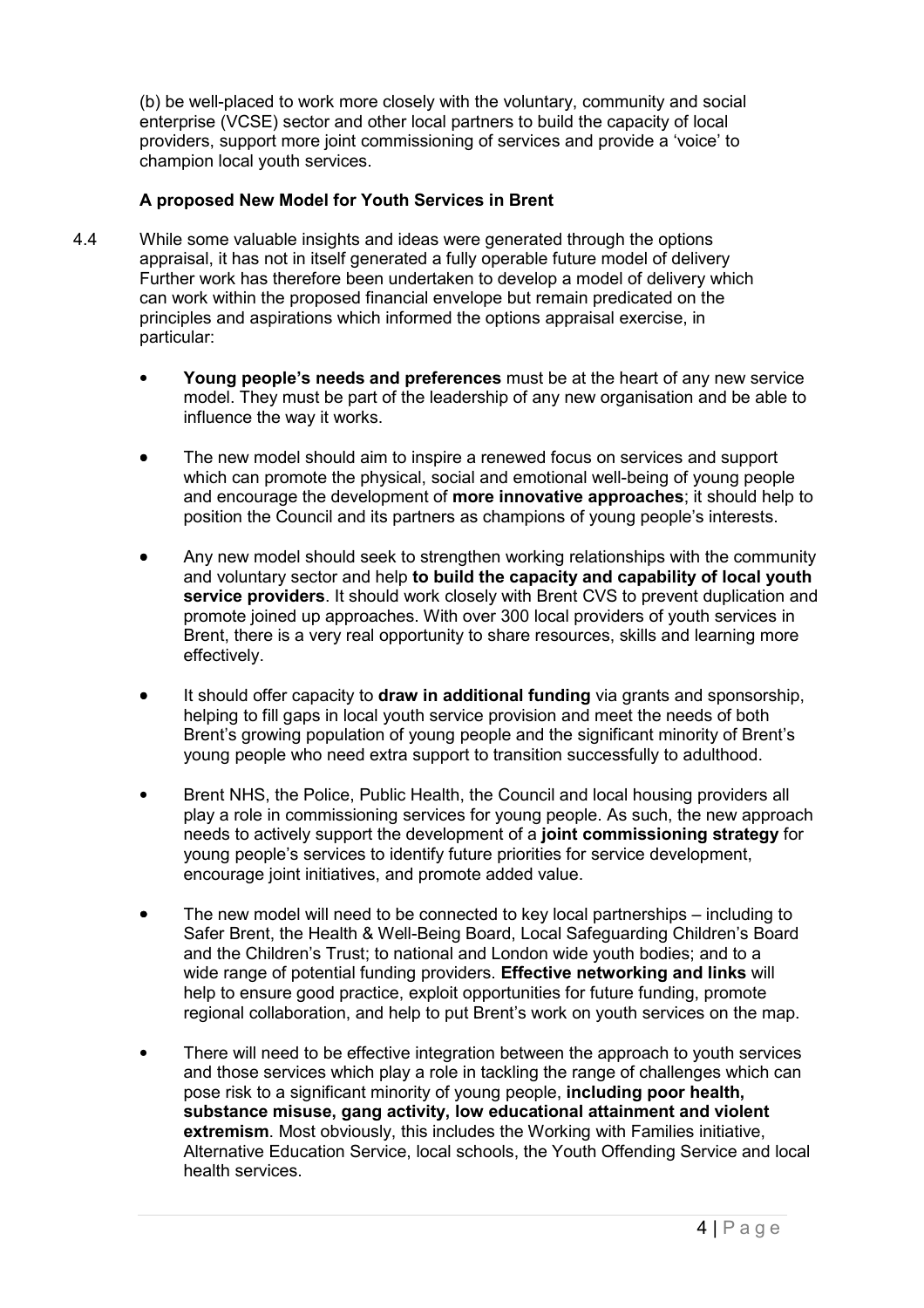#### **Young Brent Foundation**

- 4.5 To meet these objectives, a community-led 'Young Brent Foundation' (YBF) developed as a standalone organisation is considered the best way forward, with the new organisation expected to play five key roles in relation to youth service commissioning and delivery:
	- **Leadership** to take a strategic lead for youth provision in the borough across all sectors, capturing the vision of what young people in Brent need, establishing a model of governance that involves the local authority, the voluntary sector and young people.
	- **Enterprise** to maximise access to funding for youth services through collaborative bids, fund-raising and sponsorship.
	- • **Capacity building**  to build the capacity and capability of Brent's VCSE youth providers through networks, training and other support, working in partnership with Brent CVS to avoid duplication.
	- • **Championing** to promote the youth agenda across the borough and celebrate the success and contribution of young people.
	- **Delivery** to actively commission new youth service provision to meet identified and emerging priorities in line with a needs assessment and a strategic commissioning strategy. What the new service offer might initially consist of is spelt out in more detail in paragraphs 4.11 to 4.15 below, although with an increased focus on bidding for alternative funds, it is expected that more new projects and initiatives for young people will also develop over time.
- 4.6 While detailed constitutional arrangements need to be developed further, it is proposed that YBF would be constituted as either a company limited by guarantee with charitable status, or as a charitable incorporated organisation, giving increased access to external funding opportunities and other financial benefits<sup> $4$ </sup>. Overall staffing and related running costs are estimated at between £180-200k per annum, broken down as follows:

| <b>Staffing and running costs</b>                   | £000 |
|-----------------------------------------------------|------|
| Small core staffing structure - CEO, funding and    | 100  |
| commissioning lead, plus some office management     |      |
| support                                             |      |
| Board related costs                                 | 4    |
| Insurances                                          | 5    |
| Annual accounts/auditing /regulation                | 5    |
| Legal/HR/IT/Finance/Telephony/Payroll               | 25   |
| Marketing & branding                                | 10   |
| Other office costs, including training and supplies | 3    |
| Operational contingency*                            | 25   |
| ΤΟΤΑL                                               |      |

#### **TABLE 2: YOUNG BRENT FOUNDATION – ESTIMATED FULL YEAR COSTS**

\*Three months running costs is standard sum for independent organisation

<sup>————————————————————&</sup>lt;br><sup>4</sup> There are considerable tax benefits to a charity, such as no tax on profits as long as they are derived from the primary purpose of the organisation and an exemption from stamp duty land tax on property acquisitions. Charities can also get up to 100 per cent tax relief for business premises that they occupy for charitable purposes.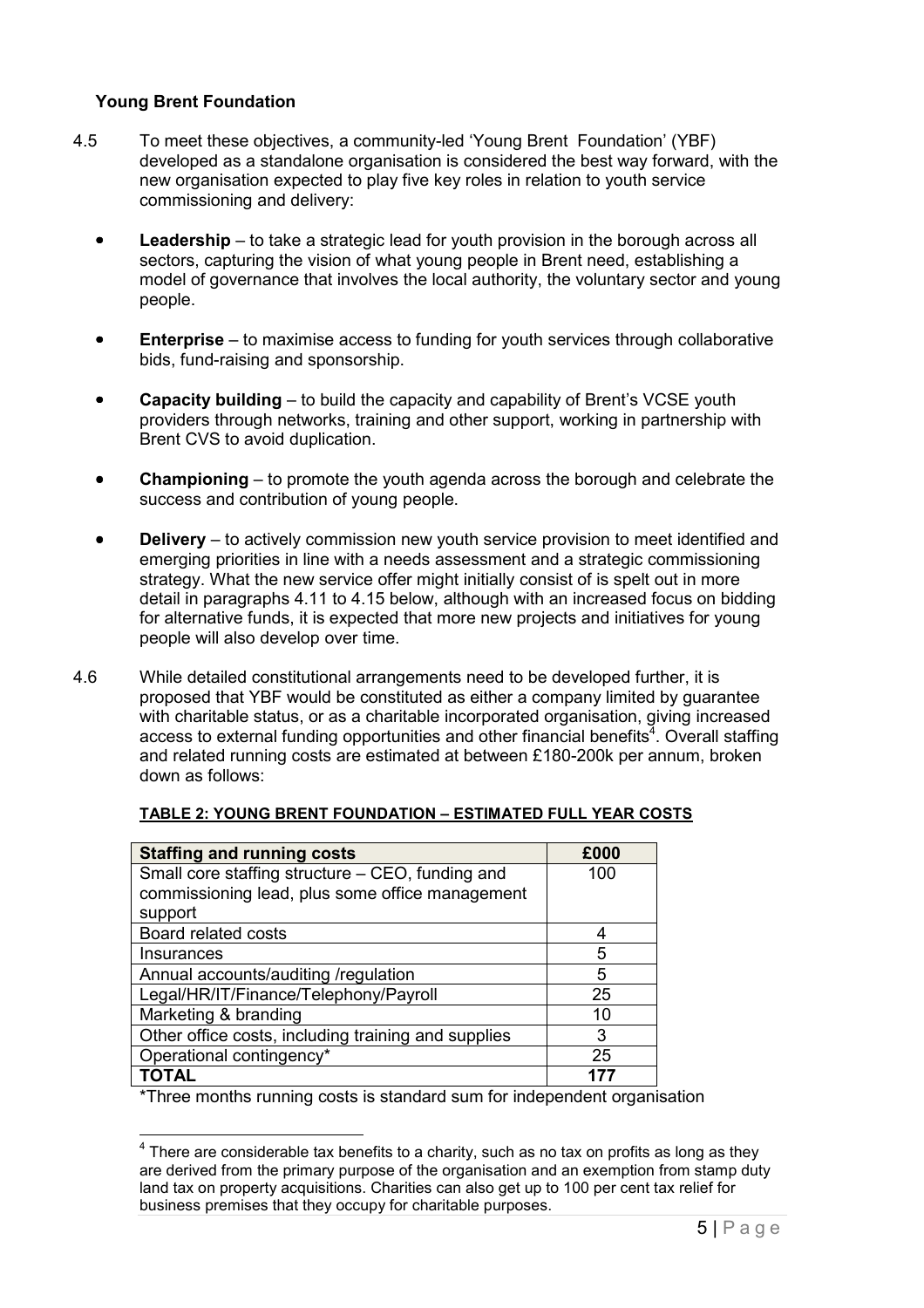- 4.7 In addition to Council core funding, the John Lyons Trust has indicated that it would welcome an application for a three-year grant for up to £100k per annum to support core funding costs, subject to a successful application by mid-September 2015. There would also be potential to secure additional funding from a wide range of providers to support new service development once the organisation was established. Accommodation costs for the new body could be minimised by colocation with Brent CVS, local housing association premises or within the Roundwood Centre, though this would be subject to further investigation.
- 4.8 If Cabinet was minded to support this approach following consideration of the results of consultation, there will be a requirement to formally establish the new body– either by incorporating a company limited by guarantee with Companies House and /or making an application to the Charity Commission. If it is agreed to use a company limited by guarantee, there will be a separate process to secure charitable status for the company through the Charity Commission. Directors/Trustees will also need to be appointed to the Board to steer the new body. This could be done through a transparent appointments process.
- 4.9 To ensure that the organisation was ready to deliver its new remit by April 2016, it would be important to establish the new organisation by October 2015 at the latest. This would allow sufficient time to develop operating policies and procedures (including financial management arrangements), to draw up a clear branding and marketing strategy for the new organisation, and to ensure that the organisation can assume any commissioning or contract management responsibilities that may evolve through the development of the other elements of the Council's new youth service offer.

### **Future options for current services**

- 4.10 Within the future budget envelope, it will not be possible to continue to directly deliver the existing range of Council youth services. Should Cabinet agree to further develop and consult upon the development of the new Young Brent Foundation (YBF), there must also be a focus on maximising the impact of the remaining resources available within the Youth Services budget in 2016/17, initially estimated to be in the region of £300k. This funding needs to be used in a way that can lead to additional resources being generated in the borough through the voluntary sector and external funding. In the short-term, there may also be some opportunities to lever in additional resources to support projects for young people that could support public health, housing or criminal justice priorities.
- 4.11 Having reviewed the current range of Youth Service provisions within the service and looked at approaches to service delivery adopted in other authorities - officers have identified a number of elements which could be included and funded within a new youth service offer totalling about £300k per annum. This will require further discussion and development with stakeholders and young people. Any new offer will also need to be subject to a programme of formal consultation, both to ensure that it meets the needs and aspirations of young people and satisfies legal requirements to involve young people in changes to services and service design. However, as a basis for initial consultation, the service offer could potentially include the following elements:
	- *The development of the Roundwood myplace Centre as a dedicated youth centre by passing its running and management over to another organisation – possibly* the Young Brent Foundation or other third sector youth provider - through a community asset transfer arrangement. This could have a number of potential benefits, including better value for money through lower overhead costs, greater use of volunteers and an increased ability to apply for social investment (capital)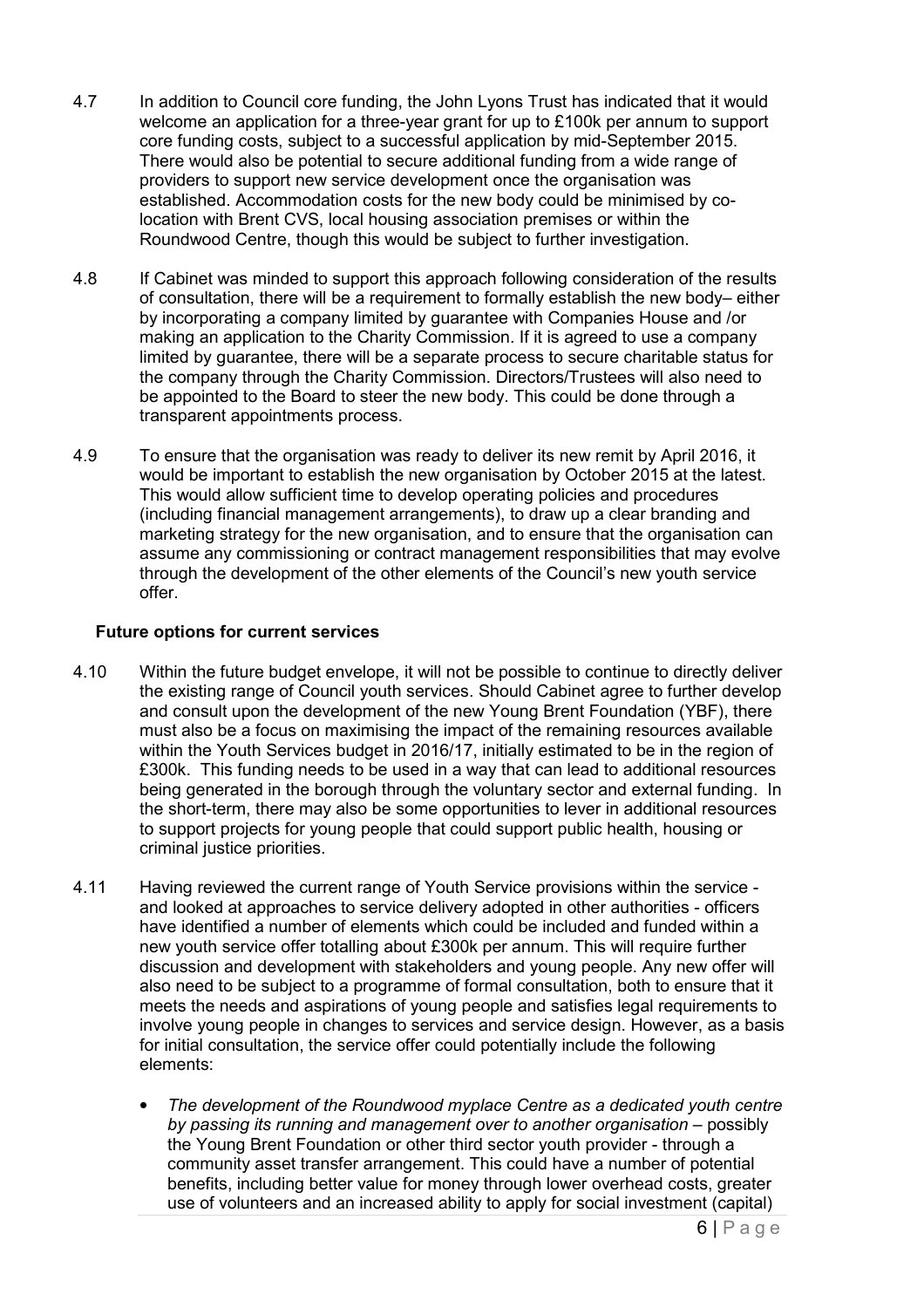funds. It could also help to maximise community buy-in and support the Council's wider objective of empowering local communities. While running and building maintenance costs (and related financial risks) could still pose a potential barrier to this option, the Council could consider offsetting running costs through either a grant or a financial subsidy relating to a social value assessment<sup>5</sup>, possibly to the value of £100k per annum. Under this model, the costs of running any youth services and activities at the centre, and decisions on what activities to run for young people, would rest with the new provider rather than the Council. However, some existing services based at the centre, such as the Right Track Project, Connexion Intensive Support Advisors, the Duke of Edinburgh Award schemes and enterprise programmes for young people, could continue to run from the centre subject to a sub-letting agreement with the new provider.

- *Investment in a small team of qualified youth workers who would work directly with youth service providers across the borough (3/4 posts at a cost of around £120k)* – in line with a model based on a strong community empowerment ethos, these youth work professionals would play a pivotal role in building the capacity and capability of existing youth service providers across the borough, identifying new and emerging needs for services among young people, and bidding for new resources to meet them, as well as supporting local groups to deliver positive outcomes and high quality services. Based within the YBF, they could potentially carry out work to:
	- Develop youth service provider networks and consortia which promote sharing of good practice and resources and contribute to the development of joint initiatives across VCSE youth providers and other agencies;
	- − Work with VCSE youth providers across Brent (300 plus organisations) to develop their capacity and quality in delivery and promote better outcomes for young people;
	- − Research opportunities and develop bids for external funding of new youth projects; and programmes, working in partnership with a wide network of funders, statutory agencies, regional bodies and local youth service providers.
	- − Plan, commission and potentially project manage any new services and programmes for young people that arise from successful bids where they run across the borough.
	- − Act as a lead, qualified, youth work professional overseeing the work of YBF volunteers and sessional workers working with young people at youth centres and in other community locations (e.g. housing association community centres, schools, church halls, mosques, etc.)
	- − Actively engage young people in the planning, design, delivery and evaluation of new programmes developed and /or commissioned by YBF;
	- − Contribute to the development and improvement of the YBF, improving its profile and performance and demonstrating quality.
- *Investment to support delivery of statutory duties* this would include resources to maintain the database of youth service provisions (already run in partnership with other West London boroughs), to promote access to youth provisions across the borough in line with statutory guidance, and to support prevention and reparation work within the Council's Youth Offending Service (estimated at approximately £25k).

<sup>————————————————————&</sup>lt;br><sup>5</sup> Social value assessments are generally undertaken through the community asset transfer process and seek to attach a financial value to the social, economic and environmental benefits of a transfer.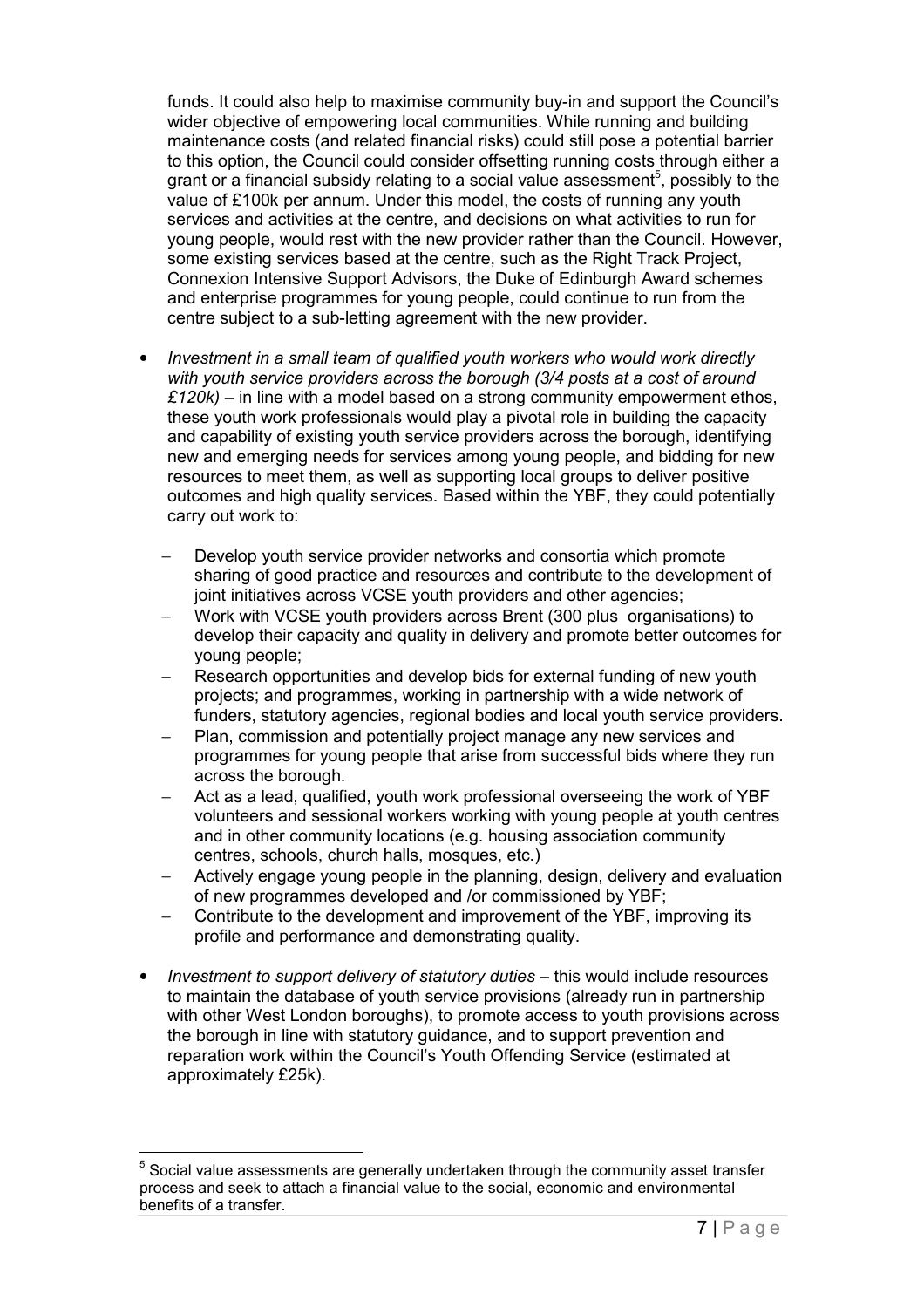- *Continuation of Brent Youth Parliament (BYP)* (estimated at 60k) BYP plays a valuable role within the Council's decision-making processes and helps to meet the Council's overall responsibility to involve young people in making decisions about services which affect them, and to maintain structures for doing  $so<sup>6</sup>$ . However, this provision could possibly be relocated in the Council's corporate team responsible for community engagement (part of the Chief Operating Officer's department), with some youth work support.
- 4.12 Certain provisions currently within the Youth Service offer could additionally continue under the new model without direct financial support from the Council. This would include the Right Track Programme for pupils excluded temporarily from school that is fully funded by Brent schools, and the Duke of Edinburgh's Award Scheme which, subject to agreement with the DofE Regional Office, could be managed at regional level by the programme. There may also be options, at least for a transitional period, to continue to fund youth work to support lesbian, gay, bisexual and transgendered (LGTB) young people and some elements of detached youth work through public health funding, subject to further discussions with the Director of Public Health.
- 4.13 Within the resources available, the costs associated with running the Council's four youth centres cannot be met, with overall running costs held within the current Youth Services budget<sup>7</sup> estimated to be in the region of £650k (see table overleaf):

| <b>Expenditure</b>            | <b>Granville</b> | Poplar    | Roundwood | Wembley** |
|-------------------------------|------------------|-----------|-----------|-----------|
| $\sqrt{2014/15}$              | <b>Centre</b>    | Grove*    |           |           |
| <b>Premises related costs</b> |                  |           |           |           |
| <b>Running costs</b>          | 185,510          | 134,927   | 202,908   | 0         |
| Income                        | (95, 719)        | (77, 468) | (48, 826) | 0         |
| Net expenditure               | 89,791           | 57,549    | 154,082   | $0***$    |
| Net youth work                | 92,794           | 57,864    | 112,836   | 89114     |
| related costs***              |                  |           |           |           |
| <b>Total net costs</b>        | 182,585          | 115,413   | 266,918   | 89,114    |

#### **TABLE THREE: YOUTH CENTRE RUNNING COSTS**

\* Premises related costs of Poplar Grove will be passed to Brent River College in early 2015/16, with preserved access for evening/weekend sessions set out within a new service level agreement with the Youth Service which is subject to the agreement of the PRU's Management Board.

\*\*Property related costs related to Wembley have not been included within the Youth Services budget to date.

\*\*\*Costs include staffing and support costs

4.14 Officers are therefore actively exploring how youth centre provision could continue through new partnership arrangements. In addition to considering the possibility of a community asset transfer for the Roundwood Centre, further work will be undertaken to establish if there are any opportunities for other providers to run some recreational and educational youth provisions at Poplar Grove and the Wembley and Granville Youth Centres under licences or short-term occupational arrangements, with different providers occupying the building at different times. The YBF could potentially play a

 6 Statutory guidance for local authorities on services and activities to improve young people's well-being (Department for education, June 2012) indicates that "local authorities musty take steps to ascertain the views of young people and take them into account in making decisions about activities and services for them, in line with Article 12 of the United nations Convention on the Rights of the Child (UNCRC).

 $7$  There are some property related costs for each youth centre held centrally, including capital repairs/maintenance budgets and services such as IT and telephony.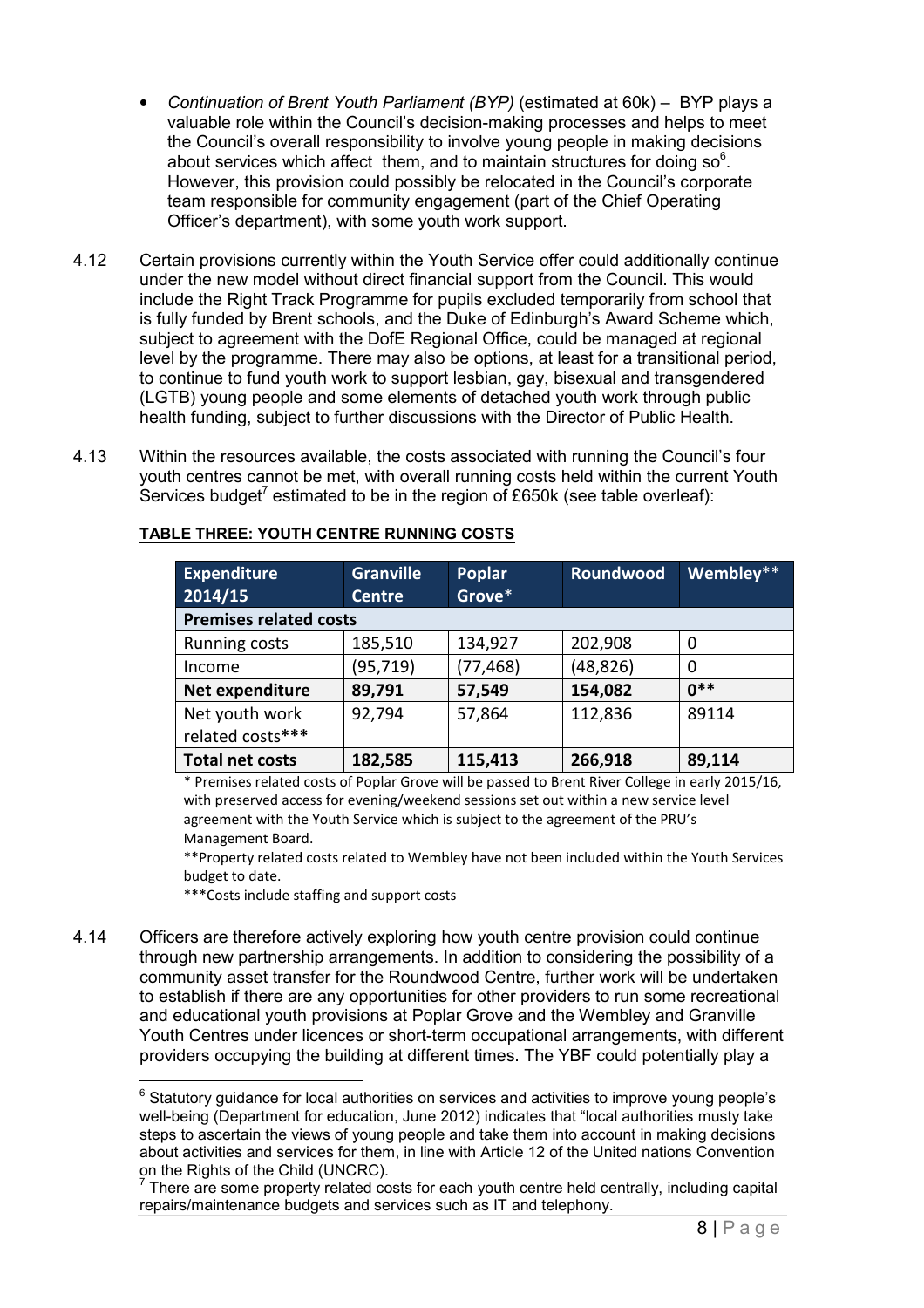coordinating role in managing lettings at the centres, as well as promoting better use of other community premises that could be used for youth work.

- 4.15 Work to take forward a community asset transfer proposal for the Roundwood Centre would need to reflect the approach outlined in the Council's Strategic Property Plan 2015-19 and the related process for community asset transfer (as detailed in another report on this agenda). In particular, the process will need to meet the following principles:
	- Community asset transfer will support the priorities in the Borough Plan;
	- Organisations that benefit from the transfer need to be credible, constituted, financially viable with a clear business plan;
	- The services and buildings need to promote equality and community cohesion;
	- All opportunities should be advertised; and
	- Buildings should be transferred on a repairing leasehold basis.
- 4.16 A business plan underpinning the transfer would need to demonstrate how the receiving body will promote financial sustainability and not incur financial liabilities for the council, as well as promote benefits for young people and meet identified needs. Evidence of support from other potential funders, and the provider's capacity and experience to manage the asset, could also be included within the evaluation criteria for proposals.
- 4.17 If no opportunities are identified for the Granville and Wembley Youth centres, the Youth Service will have to consider vacating the premises as there will be no funding available within the budget envelope to pay for the running costs. A further report to Cabinet in October 2015 will set out further proposals for youth provision at each centre, following wider engagement with stakeholders and young people and a programme of formal consultation on proposed changes to the service.

#### **Risks and delivery considerations**

- 4.18 If Cabinet wishes to take forward the further development of a new independent organisation and reshaped offer and consultation with stakeholders, there will be a need to consider some of the related risks and issues that could arise in the development phase or if the proposals were agreed following consideration of the outcomes of consultation:
	- An implication of the move to a Foundation model is that the Council will vest more resources in a partnership approach (with the exception of a few services which may be provided directly or under contract). Effectively, this will mean ceding some Council control to the governing body of a new organisation, thereby reducing any opportunity to redirect committed resources to its own priorities without wider agreement. While the development of a joint commissioning strategy for the new Youth Foundation could help to protect all partners' interests, tensions may arise when funding organisations or a new Board have different or conflicting priorities.
	- There are recognised risks and delivery issues related to community asset transfer, and no cast iron guarantee of success. While there are some positive examples of community asset transfer, particularly among early adopters such as Birmingham and Bristol City Councils, the process is often dependent upon strong community commitment to the facility and a strong partnership approach between the council and provider. In practice, financial liabilities can often prove too onerous for small community groups, leading to break down of negotiations or overly protracted processes (with negotiations of 12-18 months not uncommon). In the case of the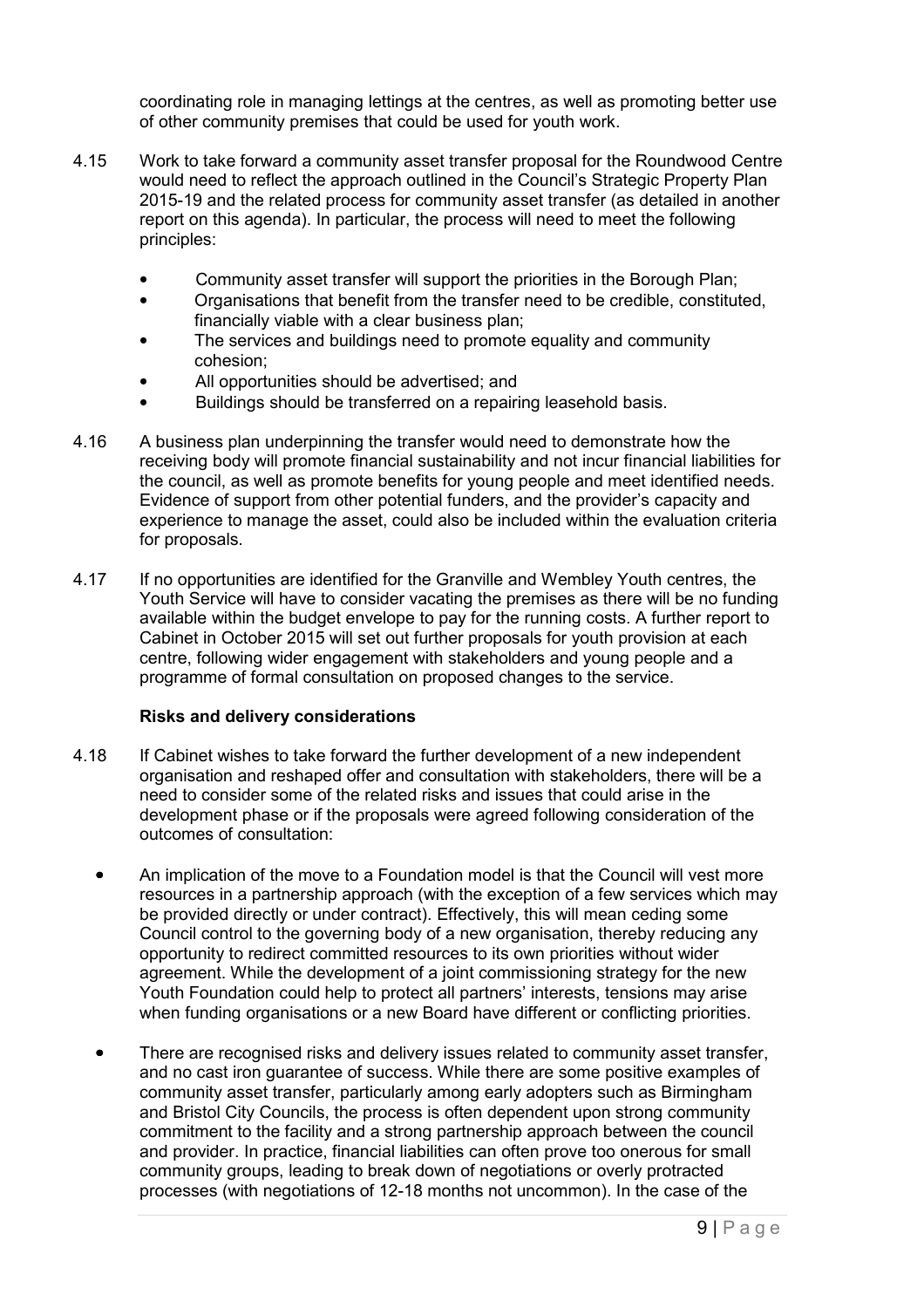Roundwood Centre current restrictions on the hours and type of use will also limit commercial opportunities for any new provider. An obvious implication is that there is a risk that youth centre provision at Roundwood could cease from April 2016 if a transfer was not achieved. Similarly, there may be difficulties identifying alternative providers to run youth services at the other three youth centres. In such circumstances, some building related costs would have to pass back to the Council's property and asset management service. If the Council is not able to fund or secure an alternative provider to run youth provisions at Roundwood, the Council could also be required to repay, in full or in part, the National Lottery grant of £4.997m which was used to support the development of the centre (see paragraph 7.5 of this report for further details).

- The legal and procurement implications of moving to a new service model will require further consideration during the development stage. In particular, officers will need to consider the potential impact of the Public Contract Regulations 2015 (PCR 2015) and TUPE that may arise through proposals to commission or deliver services through an independent organisation. In practice, this may give rise to additional financial implications for the Council and/or new youth service organisation and/or a requirement to competitively tender a contract for services to the wider provider market. Learning from other Councils (including Torbay, RB Kensington and Chelsea and Knowsley) who have successfully established arms length arrangements for youth services alongside some transfer of existing Council staff will help to inform the approach taken (see also paragraph 7.4). The risks and benefits of partially funding the core costs of YBF through a grant or a contract for the supply of services will also need to be carefully assessed.
- A final proposal on the future management of the four youth centres, the range of youth services to be included within a reduced funding envelope and likely partner contributions will need to be worked up for consideration by Cabinet by October 2015 in order for overall saving targets to be realised. This report will need to include the outcomes of consultation on the Young Brent Foundation and revised service offer which will take place in summer 2015, as well as a full equality impact assessment.
- The development and effectiveness of a new, high profile Foundation will depend heavily on the commitment and involvement of external partners, including a wider range of CVSE partners. While initial soundings have identified support from some key stakeholders (such as the John Lyons Trust, Brent CVS, Bangedutainment and QPR in the Community ), a great deal of time and effort (from both officers and Members) will be needed to build wider understanding of the approach, secure financial commitments and create enthusiasm for a new way of working. It will be important to appoint a 'chief executive' for the Youth Foundation at an early stage.
- Significant input will be needed from Council support services (Legal, Finance, Procurement, Communications and Property) to ensure that any new organisation has appropriate constitutional and governance arrangements, a sustainable business plan, and a workable property strategy. Experience elsewhere shows that there is also a need to develop new policies and procedures for any new organisation, a process often requiring further Council support, and for the Council to actively support the business planning process underpinning community asset transfers.
- There will be some costs associated with taking forward the new model in this financial year e.g. for legally constituting a new organisation, specialist legal and property advice, and project management and consultation costs. It is anticipated that these costs can be met from within the Council's One Council Programme budget.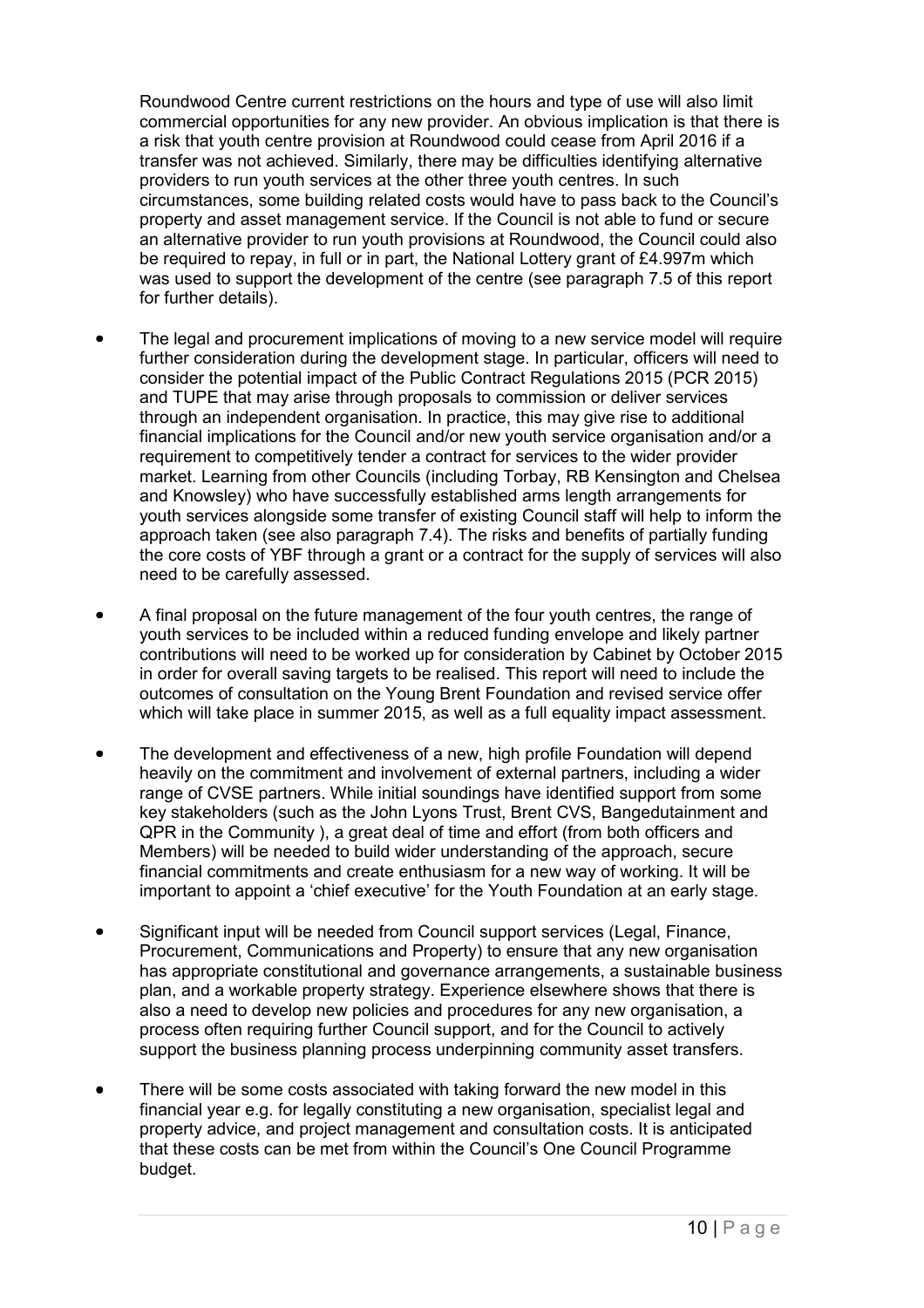4.19 Reduced levels of funding will inevitably result in significant reductions in youth service staffing, with staff redundancies and withdrawal of some high profile services. Staff changes will need to be carefully managed in line with the Council's Managing Change policy and procedure. If the revised service offer, focuses on the development of the YBF and those provisions set out in paragraphs 4.11-4.15 of this report, some services such as the detached and outreach youth work, youth bus, the Eton Project, youth arts provisions, the youth work contribution to the Brent in Summer programme, and (potentially) some centre-based provision will not continue unless alternative resources can be secured.

# **5.0 Next Steps**

- 5.1 If Cabinet agree that officers should further develop, and formally consult upon the Foundation model and revised service offer within this report, it is proposed that future work is taken forward as part of the Council's One Council Programme, in part to ensure that the work benefits from the specialist skills and input needed from different sections across the Council. A stakeholder group, comprising key stakeholders from other statutory agencies, housing providers, schools, VCSE representatives and other charitable funders, (such as the John Lyons Trust and QPR in the Community), Brent Youth Parliament, and staff representatives, will also be needed, both to help to build a consensus on a way forward and to share skills and expertise. The Operational Director, Early Help and Education will chair this group.
- 5.2 A broad timeline for the further development of, and consultation upon, the proposals set out in this report are set out below:

| <b>Activity milestone</b>                                                                                                                                                                                                                                                                                                                                                   | When              |
|-----------------------------------------------------------------------------------------------------------------------------------------------------------------------------------------------------------------------------------------------------------------------------------------------------------------------------------------------------------------------------|-------------------|
| Consultation and involvement strategy for youth service<br>change programme developed, with support from VCSE<br>partners and corporate communications.                                                                                                                                                                                                                     | By mid-June 2015  |
| Young Brent Foundation (YBF) model further developed with<br>VCSE partners, including proposed operating principles, and<br>governance and staffing arrangements                                                                                                                                                                                                            | May /June 2015    |
| Priorities for youth services / details of future youth service<br>offer further developed with key stakeholders, including input<br>from VCSE partners, young people and youth service staff                                                                                                                                                                               | May/June 2015     |
| Property strategy developed for youth centres, taking into<br>account wider Council property proposals, potential market<br>feedback, and financial implications.                                                                                                                                                                                                           | <b>June 2015</b>  |
| Soft market testing event with potential providers interested<br>in community asset transfer opportunities.                                                                                                                                                                                                                                                                 | <b>June 2015</b>  |
| Formal consultation on new proposals for youth<br>services, including the establishment of the Young Brent<br>Foundation and youth centre property strategy. This will<br>include consultation with: VCSE local youth service and<br>other youth service providers in Brent, the Youth<br>Parliament, service users, and wider community of<br>young people / stakeholders. | July /August 2015 |
| Detailed proposal for new youth service offer and related                                                                                                                                                                                                                                                                                                                   | 19 October 2015   |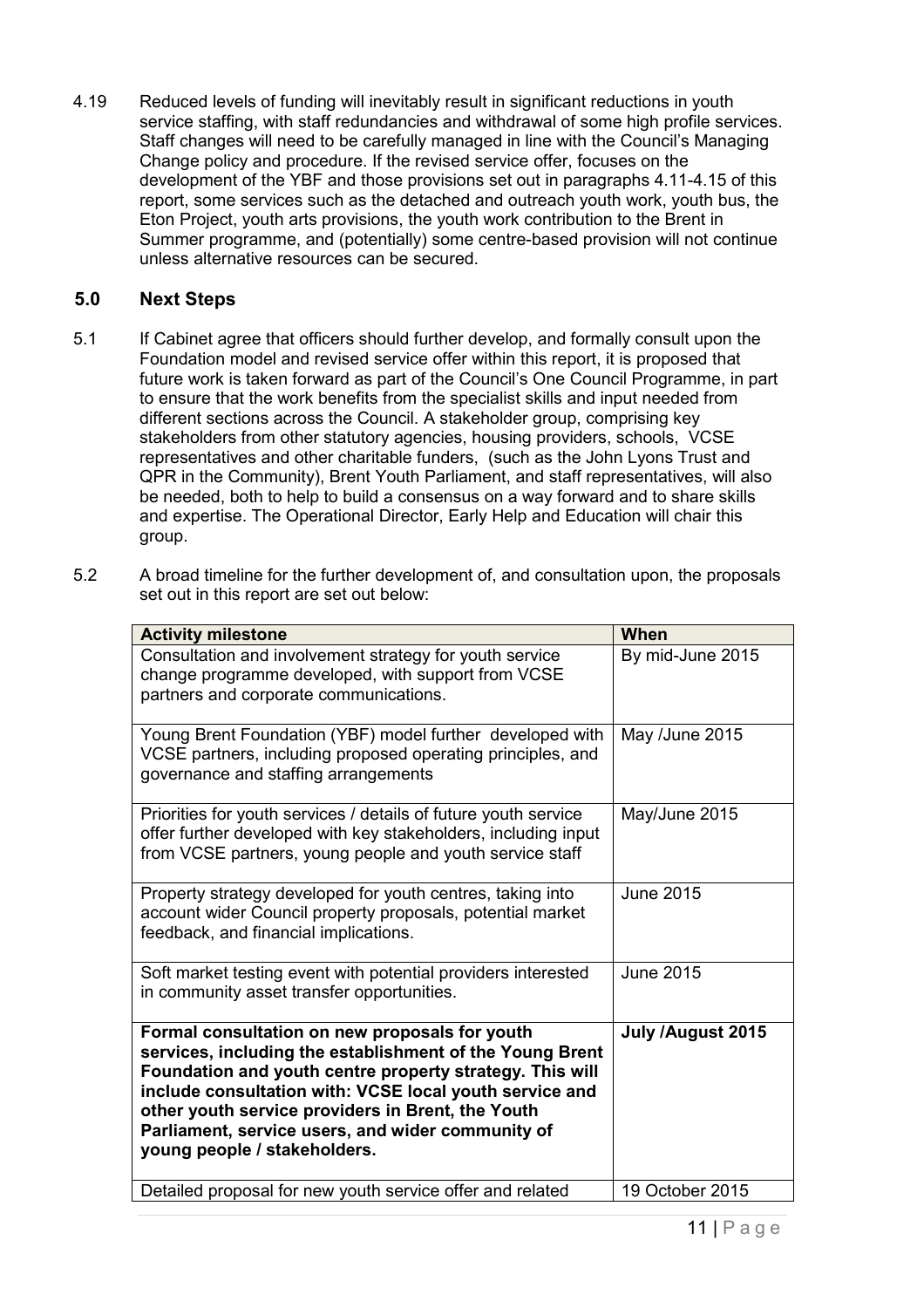| property strategy presented to Cabinet, along with the results<br>of formal consultation and full equality impact assessment (a<br>Full Council decision may be required – legal to confirm)                       |                                |
|--------------------------------------------------------------------------------------------------------------------------------------------------------------------------------------------------------------------|--------------------------------|
| Implementation of agreed service model, including formal<br>consultation with youth service staff on the implications of the<br>new arrangements under the Council's management of<br>change policy and procedure. | September 2015 -<br>April 2016 |

#### **6.0 Financial Implications**

- 6.1 The council has committed to save £100k and £900k in 2015/16 and 2016/17 respectively from the Youth Service budget, which is a reduction of 71 per cent against the current budget envelope.
- 6.2 If the proposal to create an independent organisation (Young Brent Foundation) is approved, further work will need to be done to determine its status as either a limited company with charitable status or as a charitable incorporated organisation. There are a number of benefits of having charitable status, including several tax benefits, having increased access to external funding not available to a local authority and access to a more established pool of volunteers. Likewise, there are a number of new costs associated with this proposal including initial set up costs, running costs of the YBF (currently estimated at £177k), exposure to VAT, TUPE and redundancy. As mentioned in paragraph 4.16 further work will need to be done with legal, HR, procurement and property colleagues to assess and develop all available options, risks and opportunities.
- 6.3 The savings of £1m to be delivered between 2015/16 and 2016/17 are predicated on a new model of delivery to go live from April 2016. Therefore, in order to deliver the savings committed, decisions about the future service model and related implementation arrangements need to be progressed quickly. This includes resolving any issues in relation to the community asset transfer for Roundwood Youth Centre and the setting up of the YBF in terms of internal processes and constitutional, legal and governance arrangements.
- 6.4 Specialist project management support will be required during 2015/16 to lead on the establishment of the new organisation, formal consultation, and the development of property proposals. It is proposed that these costs (estimated at approximately £105k, including one off implementation costs) are funded from the One Council Programme enabling fund.

### **7.0 Legal Implications**

- 7.1 Section 507b of the Education Act 1996 places a specific duty on the Council to secure *'as far as reasonably practicable'* sufficient educational and recreational activities for the improvement of young people's well-being, and sufficient facilities for such activities. Young people are defined as those aged 13-19, and those with learning difficulties to age 24. There is no requirement to directly fund or deliver services to a particular level (or at all).
- 7.2 Statutory guidance issued in support of the duty in June 2012, and the wording of the Act, makes clear that the Council must consult young people in the design of its services rather than simply on specific proposals emerging through reviews. A Court of Appeal ruling relating to North Somerset Council in 2013 underlines the need to actively engage young people, with the Council judged to have acted unlawfully in making significant reductions to its youth services, due to both a lack of adequate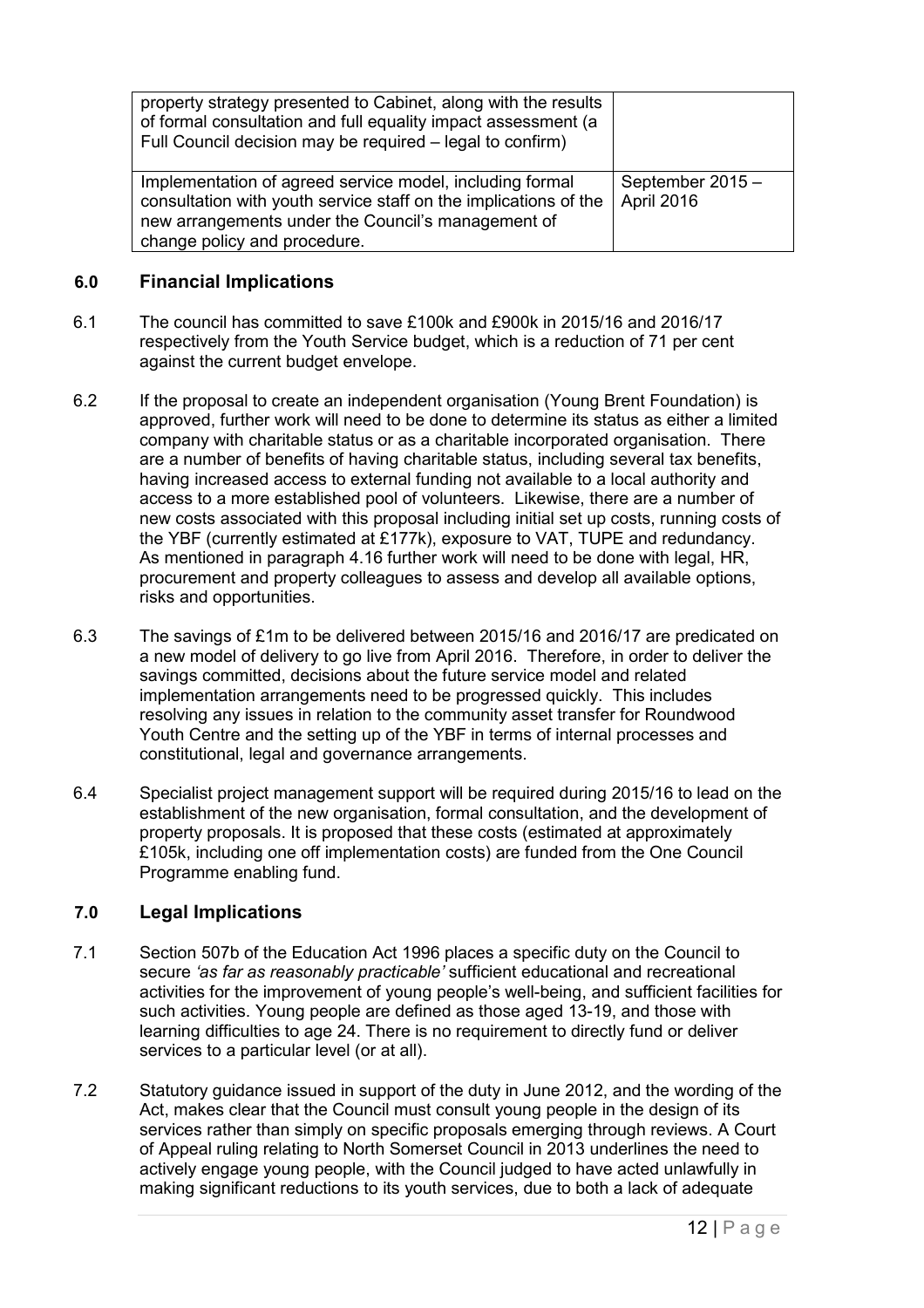consultation with young people and insufficient consideration of the protected characteristics of its service users under the 2010 Equality Act.

- 7.3 Section 1 of the Localism Act 2011 provides the council with a general power of competence which would enable the establishment of an arms-length organisation. Establishment of a new arms-length service model will require detailed assessment of the risk and opportunities offered by different corporate vehicles, including those relating to governance, service delivery and finance. Legal expertise will be required to inform this process and ensure that the Council's interests are well protected. Equally, legal advice will be needed in relation to any emerging property, procurement, governance and staffing proposals. Some specialist legal support may be required to advise on the establishment of the new arms-length organisation.
- 7.4 To support the model proposed in this paper, the Council may need to put in place contractual arrangements which enable YBF to either commission or deliver services on its behalf. The type of services commissioned could fall within Schedule 3 of the Public Contract Regulations 2015 (PCR 2015) meaning that a new, light touch regime for certain health, social and education services could apply. In this case, contracts with a total value below the current threshold (£625,000) would not need to be advertised in OJEU and participation in the procurement process could be limited to certain qualifying organisations, such as mutual and social enterprises (save where there is assessed to be cross border interest). If services did not fall within Schedule 3, the full procurement regime would apply if the total value of the contract is above the current threshold (currently £172,000). In this case, a contract could not automatically be awarded to YBF and there would be a requirement to tender with no guarantee that YBF would necessarily be successful in this process.
- 7.5 There are some restrictions around future use of the Roundwood Youth Centre, which was redeveloped through a National Lottery grant of £4.997m as part of the Government's myplace Programme. Under the terms of the grant agreement, the Council is required to notify the Cabinet Office of any planned changes of use and/or ownership and could be required to repay the grant in whole or in part. While this does not mean that the centre could not be transferred to new owners or managed by a third party subject to Council and Government approval, early discussions with the Cabinet Office will be necessary. Experience in other local authorities suggests that the Cabinet Office, which now holds responsibility for the myplace Programme, is prepared to adopt a pragmatic approach to new arrangements, particularly when future financial viability is an issue and community benefits for young people will still be realised.

#### **8.0 Diversity Implications**

8.1 Young people across Brent and staff working within the current Youth Service have a range of protected characteristics under the 2010 Equalities Act. Business and implementation plans for a new service model will require a full equalities impact assessment, covering implications for both existing service users, the wider community of young people, and staff employed within the service. This will help to demonstrate that any new approach represents the best option to meet diverse needs with less resource.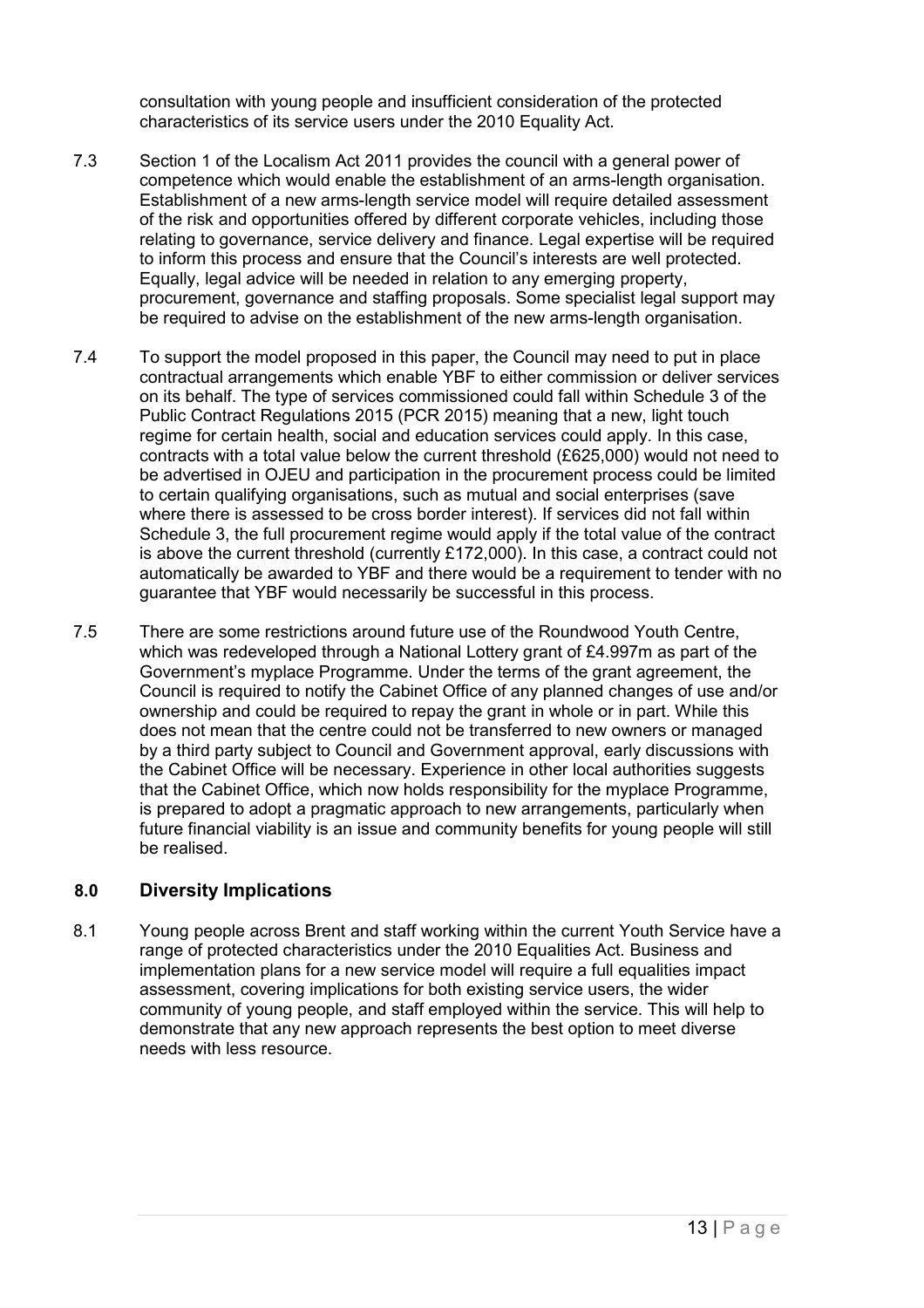# **9.0 Staffing/Accommodation Implications**

- 9.1 The budget reductions that need to be achieved through service remodelling mean that staffing reductions with the Youth Service are inevitable. Affordability will be a critical factor in a new model and some new skills and expertise may be needed to support new ways of working. Any proposed staffing changes will need to comply with the Council's management of change procedures.
- 9.2 Until the staffing structure of the new service model and relationship with existing Council roles and services is confirmed, it is not possible to state the applicability or otherwise of TUPE. However, when the proposed structure has been finalised a position can then be taken in respect of whether TUPE applies or whether there will be a need to manage the situation in accordance with the Council's Managing Organisational Change process.
- 9.3 The proposed service offer and resources available means that there will not be funding to continue direct delivery of youth centre provision, with new partnership arrangements required to sustain delivery. These will be explored through future work but in practice it could mean ceasing some centre –based provision /or transferring the running and management of one centre to a different provider to act as youth hub/or letting out the centres under licences or short-term occupational arrangements, with different providers occupying the building at different times. Any new arrangements would need to be considered in relation to wider Council disposal and/or redevelopment plans, longer-term financial sustainability, and opportunities to locate provision in a wider range of community settings, including housing associations and VCSE partner premises.

### **Contact Officer**

Angela Chiswell Head of Youth Support Services E: angela.chiswell@brent.gov.uk T: 0208 937 3667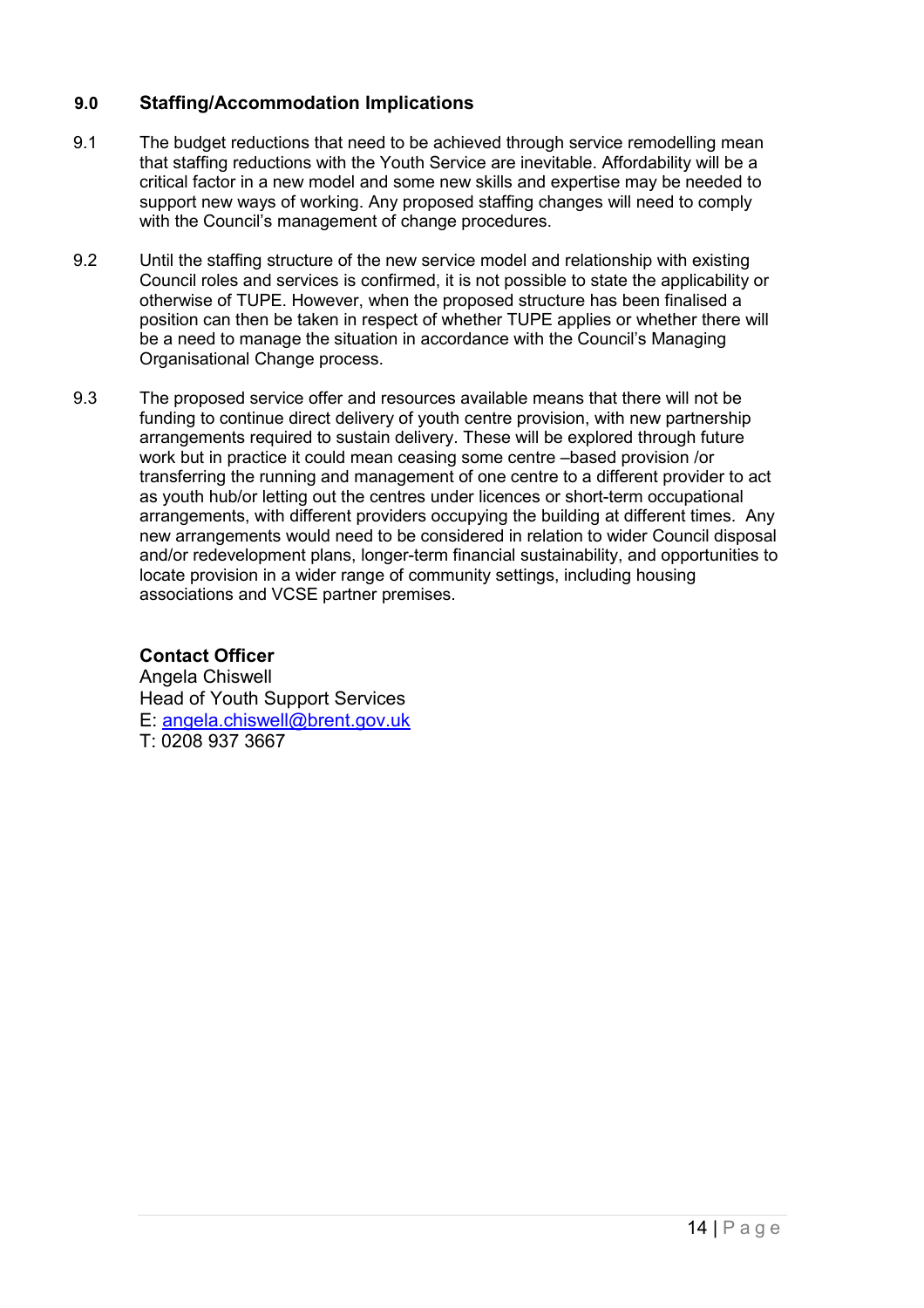#### **APPENDIX ONE**

#### **1A: Summary of Youth Service Budgets 2014/15 and 2015/2016**

|                                                                         | Net Budget 2014/15 (£)           |                      |                                  | Net Budget 2015/16 (£)           |                      |                                  | 2015/<br>16                                                 |
|-------------------------------------------------------------------------|----------------------------------|----------------------|----------------------------------|----------------------------------|----------------------|----------------------------------|-------------------------------------------------------------|
| <b>Service</b><br>area                                                  | <b>Net</b><br><b>Expenditure</b> | <b>Net</b><br>Income | <b>FY Total</b><br><b>Budget</b> | <b>Net</b><br><b>Expenditure</b> | <b>Net</b><br>Income | <b>FY Total</b><br><b>Budget</b> | <b>Staff</b><br>(FTEs)<br>$(1^*)$<br>incl.<br>vacanci<br>es |
| <b>Youth Office</b>                                                     | 251,426                          | 0                    | 251,426                          | 151,426                          |                      | 151,426                          | 3.25                                                        |
| my place<br>Roundwood<br><b>Centre (property</b><br>related costs) (2*) | 202,909                          | (48, 826)            | 154,083                          | 202,909                          | (48, 826)            | 154,083                          | $\overline{3}$                                              |
| <b>Roundwood Youth</b><br><b>Service costs</b>                          | 118,836                          | (6,000)              | 112,836                          | 118,836                          | (6,000)              | 112,836                          | 2.64                                                        |
| <b>Granville Centre</b><br>(property related<br>costs)                  | 185,510                          | (95, 719)            | 89,791                           | 185,510                          | (95, 719)            | 89,791                           | $\overline{3}$                                              |
| Granville Arts-<br>service costs                                        | 92,795                           | 0                    | 92,795                           | 92,795                           | 0                    | 92,795                           | 2.02                                                        |
| <b>Poplar Grove</b><br>(property related<br>costs)                      | 134,927                          | (77, 468)            | 57,459                           | 134,927                          | (77, 468)            | 57,459                           | $\mathbf{1}$                                                |
| <b>Poplar Grove</b><br>Youth                                            | 57,864                           | $\mathbf 0$          | 57,864                           | 57,864                           | $\mathbf 0$          | 57,864                           | 1.1                                                         |
| <b>Wembley Youth</b><br>Centre (3*)                                     | 89,114                           | 0                    | 89,114                           | 89,114                           | $\mathbf 0$          | 89,114                           | 1.76                                                        |
| <b>Mosaic</b>                                                           | 38,092                           | $\mathbf 0$          | 38,092                           | 38,092                           | $\mathbf 0$          | 38,092                           | 1.28                                                        |
| <b>Right Track</b>                                                      | 77,951                           | (77, 951)            | 0                                | 77,951                           | (77, 951)            | $\mathbf{0}$                     | $\mathbf{1}$                                                |
| <b>Duke of Edinburgh</b><br><b>Award Schemes</b>                        | 78,997                           | (15, 504)            | 63,493                           | 78,997                           | (15, 504)            | 63,493                           | 2.09                                                        |
| <b>Summer University</b>                                                | 100,812                          | (5,000)              | 95,812                           | 100,812                          | (5,000)              | 95,812                           | $\mathbf{1}$                                                |
| Outreach                                                                | 183,195                          | 0                    | 183,195                          | 183,195                          | $\mathbf 0$          | 183,195                          | 4.82                                                        |
| <b>Youth Parliament</b>                                                 | 67,812                           |                      | 67,812                           | 67,812                           |                      | 67,812                           | $\mathbf{1}$                                                |
| <b>Youth Equipment</b>                                                  | 60,644                           | 0                    | 60,644                           | 60,644                           | 0                    | 60,644                           | 0                                                           |
| <b>Estimated Totals</b>                                                 | 1,740,885                        | (326, 468)           | 1,414,418                        | 1,640,885                        | (326, 468)           | 1,314,418                        | 28.96                                                       |

#### **NOTES:**

1\* Due to budget reductions over time, a number of posts within the service are unfilled, with the current staff in post totalling 24.04 FTE (41 staff in total).

2\* Premises related costs for the three youth centres highlighted in orange include: cyclical and planned maintenance, utility costs, security, water and business rates, cleaning and grounds maintenance premises management and other miscellaneous premises costs.

3\* Premises costs relating to Wembley Youth centre are not currently within the Youth Service budget as they were allocated to another lead tenant.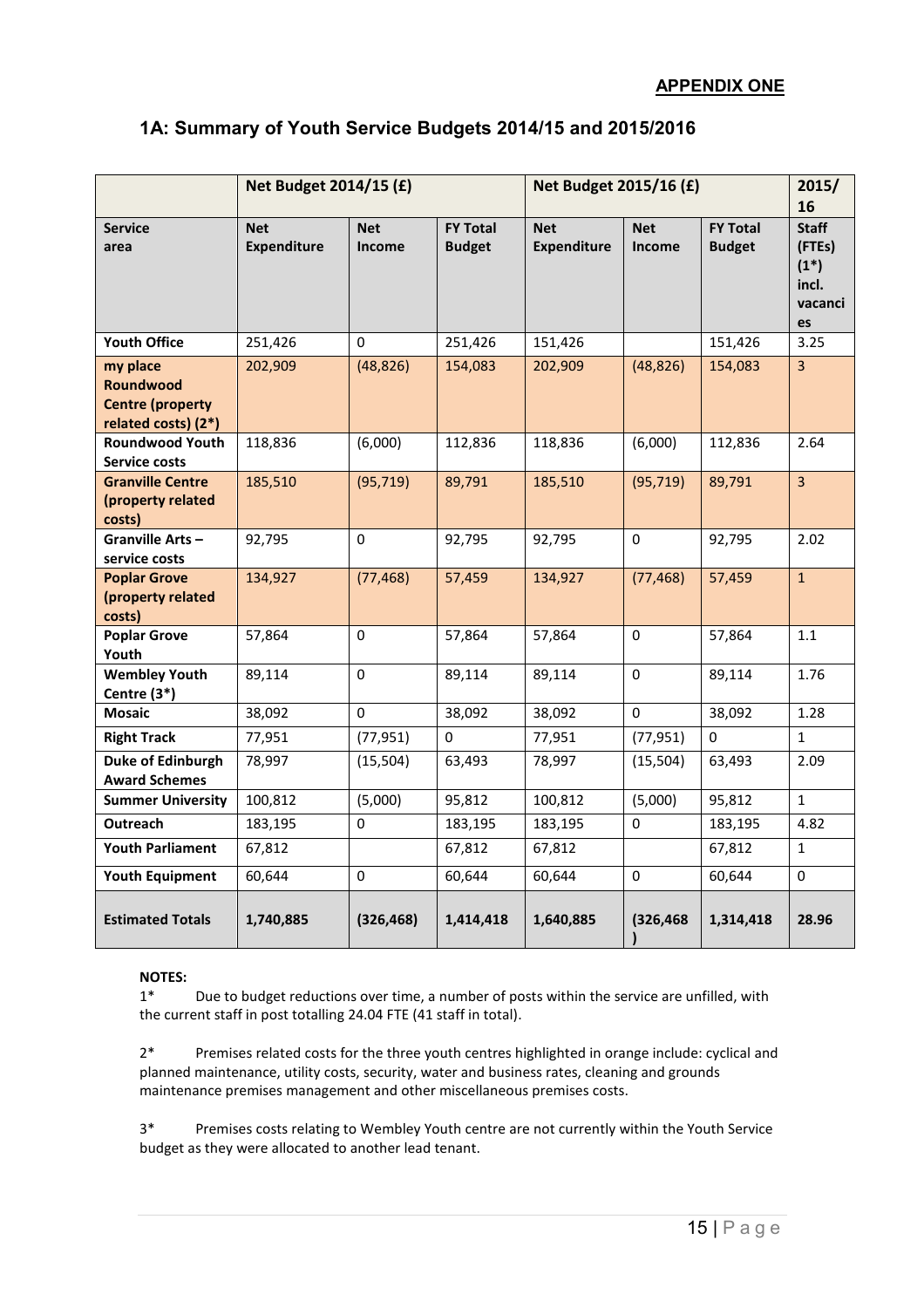|  |  | 1B: Summary of Youth Service Provisions 2014/15 |
|--|--|-------------------------------------------------|
|--|--|-------------------------------------------------|

| <b>Provision/</b><br><b>Project</b> | <b>Summary of provision</b>                                                                                                                                                                                                                                                                                                                                                                                                                                                                                                                                                                                                                                                                                                                                                                                                                                                       | <b>Total number</b><br>of individual<br>young people<br>attending | <b>Total number</b><br>of attendances<br>by young<br>people                                                                                                             | <b>Total</b><br>number of<br>young<br>people<br>gaining<br>accredited<br>awards | <b>Total number</b><br>of accredited<br>awards<br>gained |
|-------------------------------------|-----------------------------------------------------------------------------------------------------------------------------------------------------------------------------------------------------------------------------------------------------------------------------------------------------------------------------------------------------------------------------------------------------------------------------------------------------------------------------------------------------------------------------------------------------------------------------------------------------------------------------------------------------------------------------------------------------------------------------------------------------------------------------------------------------------------------------------------------------------------------------------|-------------------------------------------------------------------|-------------------------------------------------------------------------------------------------------------------------------------------------------------------------|---------------------------------------------------------------------------------|----------------------------------------------------------|
| Roundwood<br><b>Youth Centre</b>    | The key aims of the myplace Centre are to:<br>Give young people access to positive activities to help tackle<br>antisocial behaviour.<br>Help young people to engage in their community.<br>Provide young people with a safe and exciting place to go.<br>Enable more young people to socialise and participate in positive<br>leisure time activities.<br>Provide young people with access to information, advice and<br>support services.<br>The Centre provides a mix of regular services and occasional events, plus<br>holiday programmes. Examples of current provision include:<br>Big Music project for myplace centres (a 10 place, six week<br>$\bullet$<br>training course in radio production and enterprise and music<br>production;<br>A weekly girls' empowerment group (offering drams. Arts and<br>$\bullet$<br>drumming as well as the opportunity to socialise | 1580 <sup>8</sup>                                                 | 13330<br>(This figure<br>includes all<br>attendances to<br>programmes and<br>services offered<br>at the Centre and<br><i>includes</i><br>attendances for<br>Connexions) | 820                                                                             | 3016                                                     |
|                                     | Arts ands crafts, cheerleading, and sports such as badminton,<br>$\bullet$<br>basketball and taekwondo and a football team.<br>Duke of Edinburgh Award programmes<br>٠<br>Training, employment and 121 support via Connexions and work                                                                                                                                                                                                                                                                                                                                                                                                                                                                                                                                                                                                                                            |                                                                   |                                                                                                                                                                         |                                                                                 |                                                          |

<sup>&</sup>lt;sup>8</sup> There were also an additional 965 interventions recorded by Prospects at the Roundwood Centre in 2014/15, the Connexions' service provider, at the centre, but the<br>total number of individual young people the interventio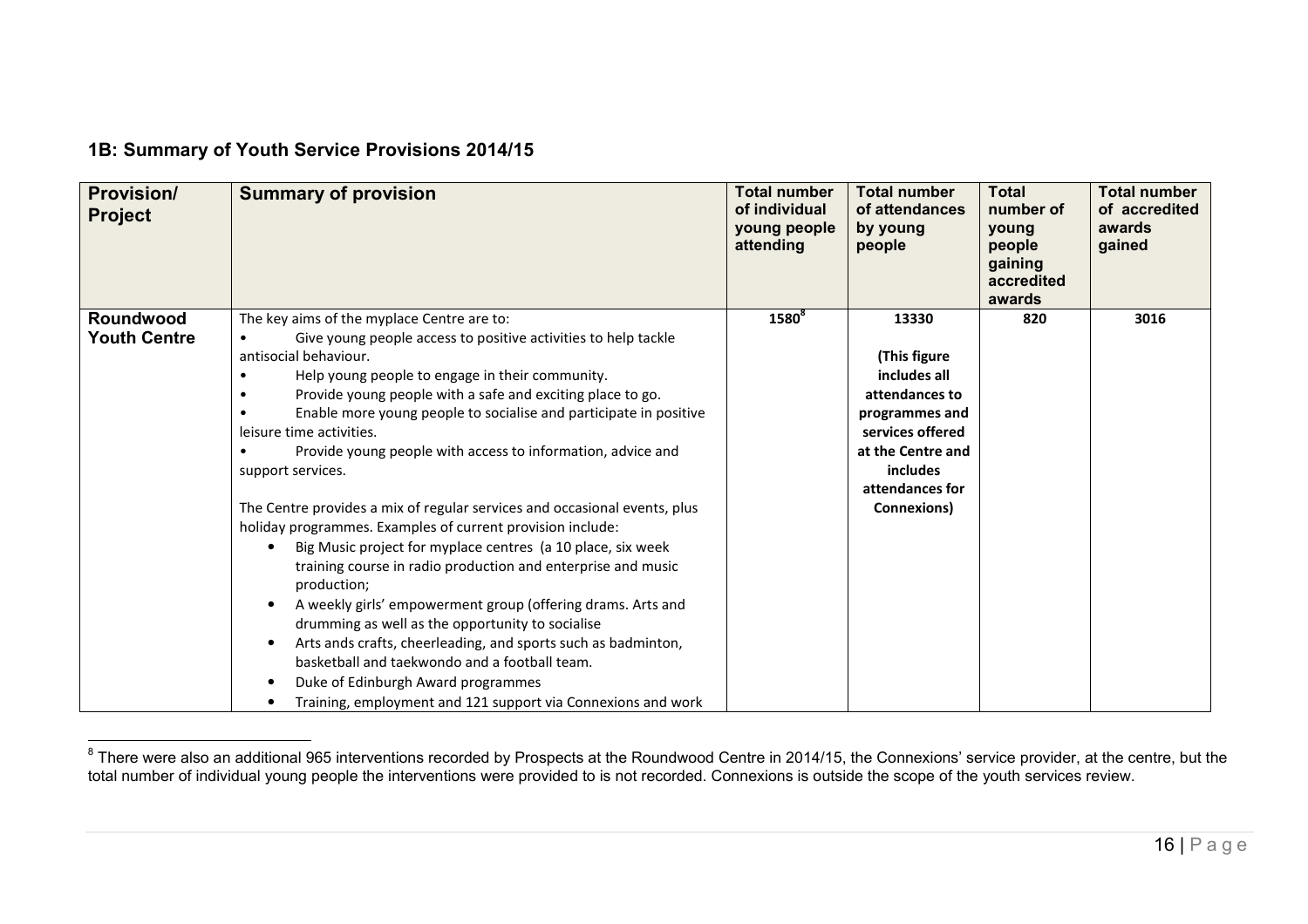| <b>Provision/</b><br><b>Project</b>          | <b>Summary of provision</b>                                                                                                                                                                                                                                                                                                                                                                                                                                                                                                                                                                                                                                                                                                                                                                                                                                                                                                                                                                                                                                                                                                       | <b>Total number</b><br>of individual<br>young people<br>attending | <b>Total number</b><br>of attendances<br>by young<br>people | <b>Total</b><br>number of<br>young<br>people<br>gaining<br>accredited<br>awards | <b>Total number</b><br>of accredited<br>awards<br>gained |
|----------------------------------------------|-----------------------------------------------------------------------------------------------------------------------------------------------------------------------------------------------------------------------------------------------------------------------------------------------------------------------------------------------------------------------------------------------------------------------------------------------------------------------------------------------------------------------------------------------------------------------------------------------------------------------------------------------------------------------------------------------------------------------------------------------------------------------------------------------------------------------------------------------------------------------------------------------------------------------------------------------------------------------------------------------------------------------------------------------------------------------------------------------------------------------------------|-------------------------------------------------------------------|-------------------------------------------------------------|---------------------------------------------------------------------------------|----------------------------------------------------------|
|                                              | placements<br>Enterprise programmes, provided by a partner organisation based<br>at the Centre<br>Support for young people who have offended including the<br>Chance to Change programme, reparations activity, meetings with<br>YOS staff and Referral Order Panel meetings.<br>The centre also hosts the schools-funded Right Track programme which<br>runs every day in term time to support Brent pupils temporarily excluded<br>from schools. In 2014/15, 681 young people attended the youth club held<br>at the centre, with 9609 attendances in total.                                                                                                                                                                                                                                                                                                                                                                                                                                                                                                                                                                    |                                                                   |                                                             |                                                                                 |                                                          |
| <b>Granville Youth</b><br><b>Arts Centre</b> | The Centre aims to engage young people in a range of creative and cultural<br>activities designed to increase levels of self-esteem and achievement. The<br>programme includes an on-going offer of creative arts activities including;<br>dance, one to one vocal training, acoustic guitar, music jam, one to one<br>piano / keyboard lessons, band mentoring, one to one drumming lessons,<br>taekwondo, fashion, arts / illustration, yoga / meditation, film making,<br>events management and professional development - in addition to<br>specialist workshops, master classes, trips, events and a teen library / study<br>support. Members of Granville Plus Youth Arts Centre regularly perform at<br>local and regional events.<br>All classes at Granville Plus Youth Arts Centre are run by industry<br>professionals, and the centre works in partnership with many arts<br>organisations including: Central St Martin's College of Art and Design,<br>Camden Arts Centre, the Sadler's Wells Theatre, the British Film Institute,<br>London Youth Dance, the Tricycle Theatre and National Youth Jazz<br>Orchestra. | 791                                                               | 5035                                                        | 110                                                                             | 164                                                      |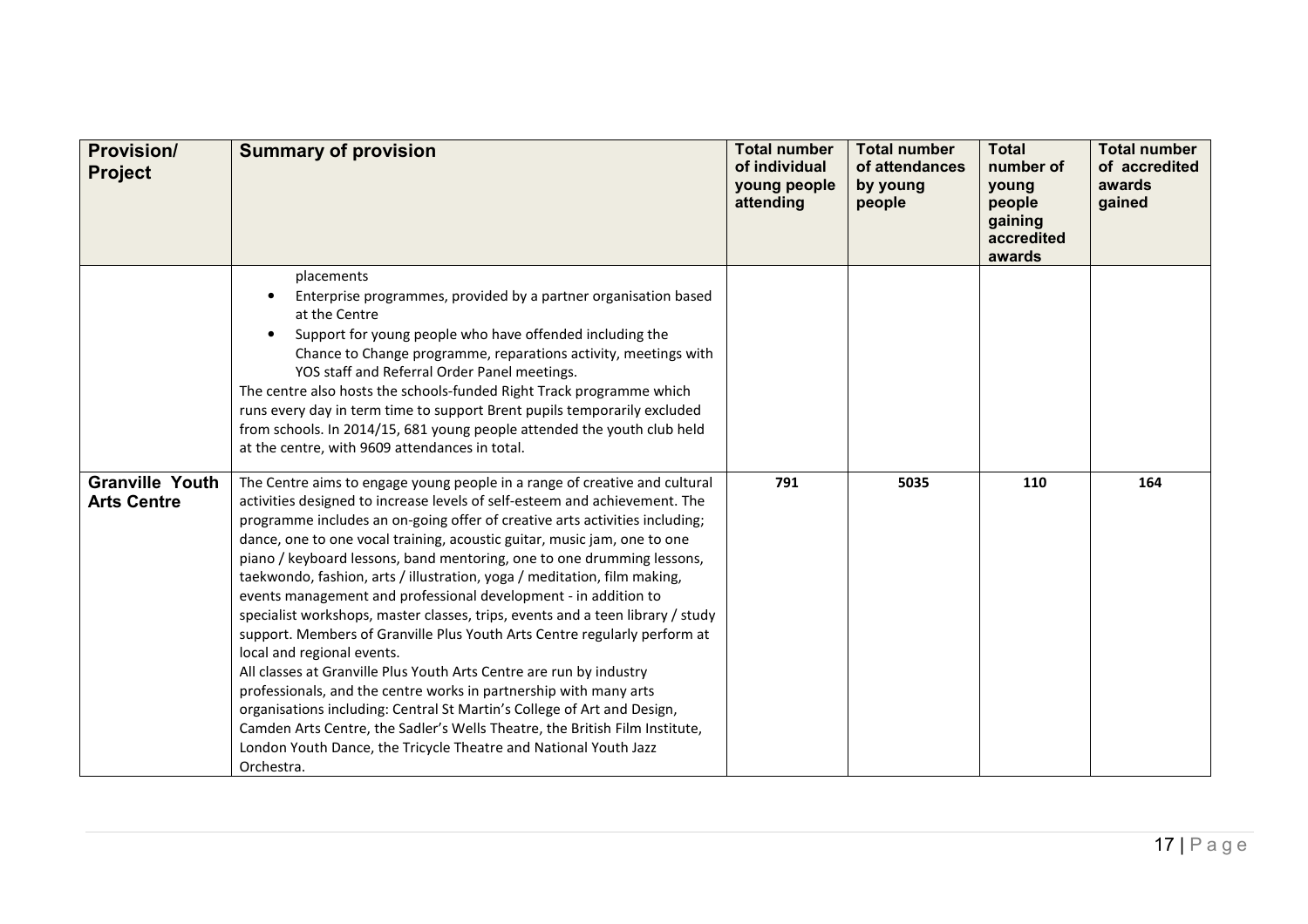| <b>Provision/</b><br><b>Project</b>                                        | <b>Summary of provision</b>                                                                                                                                                                                                                                                                                                                                                                                                                                                                                     | <b>Total number</b><br>of individual<br>young people<br>attending | <b>Total number</b><br>of attendances<br>by young<br>people | <b>Total</b><br>number of<br>young<br>people<br>gaining<br>accredited<br>awards | <b>Total number</b><br>of accredited<br>awards<br>gained |
|----------------------------------------------------------------------------|-----------------------------------------------------------------------------------------------------------------------------------------------------------------------------------------------------------------------------------------------------------------------------------------------------------------------------------------------------------------------------------------------------------------------------------------------------------------------------------------------------------------|-------------------------------------------------------------------|-------------------------------------------------------------|---------------------------------------------------------------------------------|----------------------------------------------------------|
| <b>Poplar Grove</b><br><b>Youth Centre</b>                                 | The Youth Club programme runs on Tuesdays, Thursdays and Fridays plus<br>Saturdays and holidays. Activities include: martial arts, t-shirt design,<br>cooking and baking classes, dance, yoga, plus general open access (offering<br>table tennis, pool, basket ball and console games). . The Youth Worker<br>provides individual support for young people on a range of issues they may<br>be facing.                                                                                                         | 675                                                               | 2512                                                        | 112                                                                             | 137                                                      |
| <b>Wembley Youth</b><br><b>Centre</b>                                      | Activities include: female only kick boxing and boxing workshop; music<br>production, weight training and fitness, outdoor football, taekwondo and<br>basket ball. The centre also offers to computers for homework and<br>employment opportunities. Youth Workers support young people with<br>issues they may be facing e.g. as young people newly arrived in the UK.                                                                                                                                         | 451                                                               | 4105                                                        | 78                                                                              | 91                                                       |
| Outreach &<br><b>Detached Youth</b><br><b>Work Team,</b><br>plus Youth Bus | The Team provides highly targeted provision in crime hot spots and areas<br>with knife and gang related issues, including:<br>Street based outreach work with young people at risk of<br>disaffection and gang involvement<br>Detached youth work in a range of locations e.g. community<br>$\bullet$<br>centres and schools<br>Mobile provision, using the Equipped 2 Go Youth Bus<br>There is also a Public Health funded project focusing on community safety,<br>financial prevention and social exclusion. | 331                                                               | 1554                                                        | 96                                                                              | 111                                                      |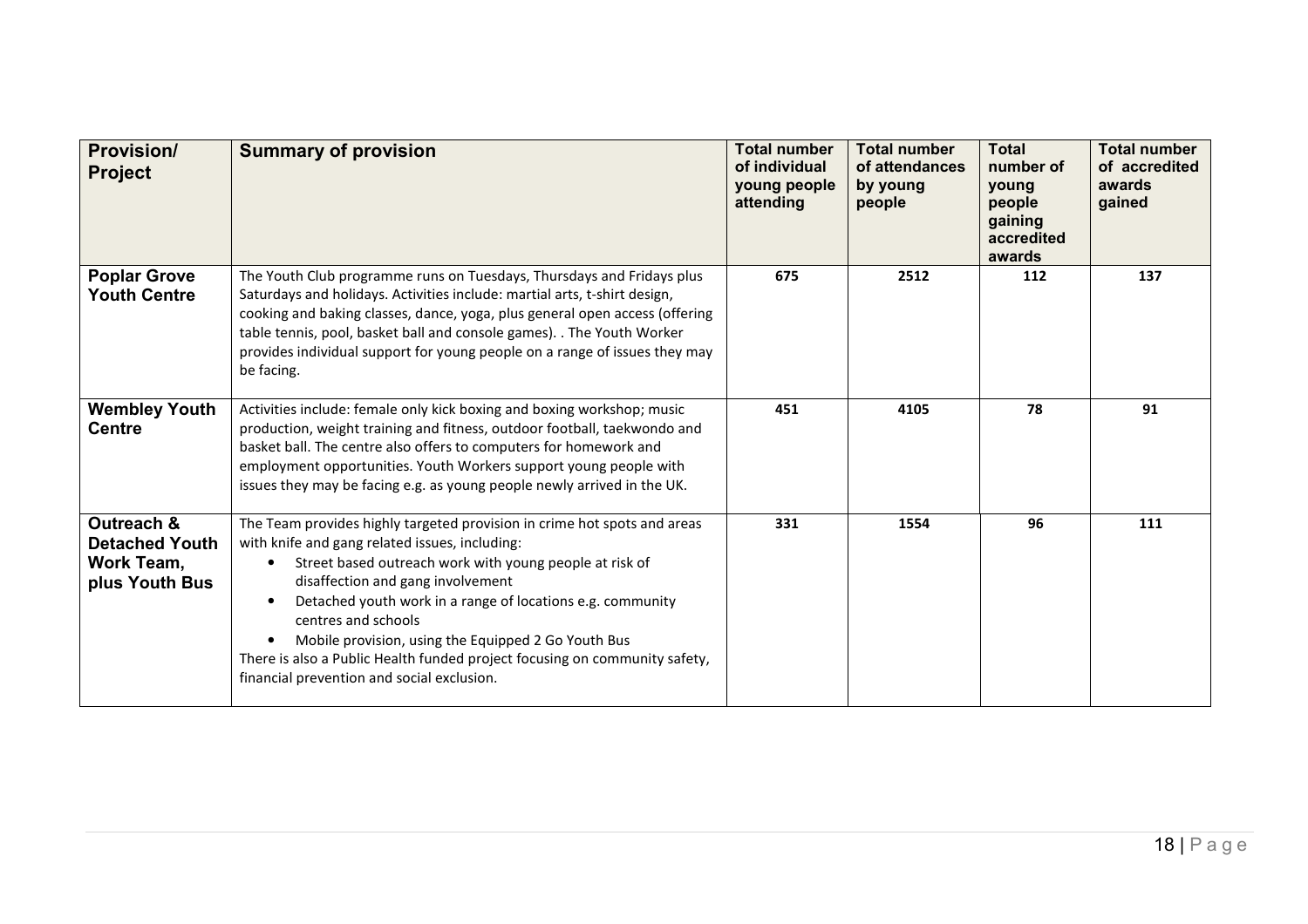| <b>Provision/</b><br><b>Project</b>        | <b>Summary of provision</b>                                                                                                                                                                                                                                                                                                                                                                                                                                                                                                                                                                                                                                                                                                                                                  | <b>Total number</b><br>of individual<br>young people<br>attending | <b>Total number</b><br>of attendances<br>by young<br>people | <b>Total</b><br>number of<br>young<br>people<br>gaining<br>accredited<br>awards | <b>Total number</b><br>of accredited<br>awards<br>gained |
|--------------------------------------------|------------------------------------------------------------------------------------------------------------------------------------------------------------------------------------------------------------------------------------------------------------------------------------------------------------------------------------------------------------------------------------------------------------------------------------------------------------------------------------------------------------------------------------------------------------------------------------------------------------------------------------------------------------------------------------------------------------------------------------------------------------------------------|-------------------------------------------------------------------|-------------------------------------------------------------|---------------------------------------------------------------------------------|----------------------------------------------------------|
| <b>Mosaic LGBT</b><br><b>Youth Project</b> | This is specialist project focuses on gay, lesbian bi-sexual and<br>transgendered young people. The provision includes a youth club every<br>Wednesday evening between 6.30 and 9 pm, usually including a structured<br>activity and opportunities for 121s with a youth worker. Structured<br>activities have included workshops on coming out, safer sex, gay history,<br>self-defence, assertiveness - plus video, drama, dance and art nights. The<br>project is currently delivering an additional programme funded by Public<br>Health.                                                                                                                                                                                                                                | 406                                                               | 1381                                                        | 403                                                                             | 517                                                      |
| Youth<br><b>Parliament</b>                 | This is a high profile group of 80 representatives (age 10-19) who meet<br>regularly with decision makers in the borough. The BYP enables young<br>people to express their views and have a say in decisions that affect them.<br>The Parliament meets on the last Saturday of every month at the Brent<br>Civic Centre to discuss important issues which young people face.<br>Parliament members decide on the issues that they want to look at and<br>then work with councillors / council officers to bring about changes that<br>will improve local services for young people. Members also choose one<br>campaign that they want to work on every year. In 2015 2016 the chosen<br>campaign is Mental Health. BYP sends representatives to the UK Youth<br>Parliament. | 76                                                                | 418                                                         | 15                                                                              | 15                                                       |
| Duke of<br>Edinburgh<br><b>Award</b>       | The Council acts as the License Holder for the DoE Award programme in<br>Brent, with costs covering the management and running of the scheme<br>after fees are deducted. The programme includes two Open Award Centres<br>and includes targeted provision for key groups who may not access the<br>provision otherwise e.g. looked after children and Muslim girls. The scheme<br>provides in excess of the Corporate target of 5000 volunteering hours into<br>the borough each year (6,328 in 2014 2015), as well as offering a<br>qualification that employers recognise and value highly.                                                                                                                                                                                | 555                                                               | 1119                                                        | 376                                                                             | 1961                                                     |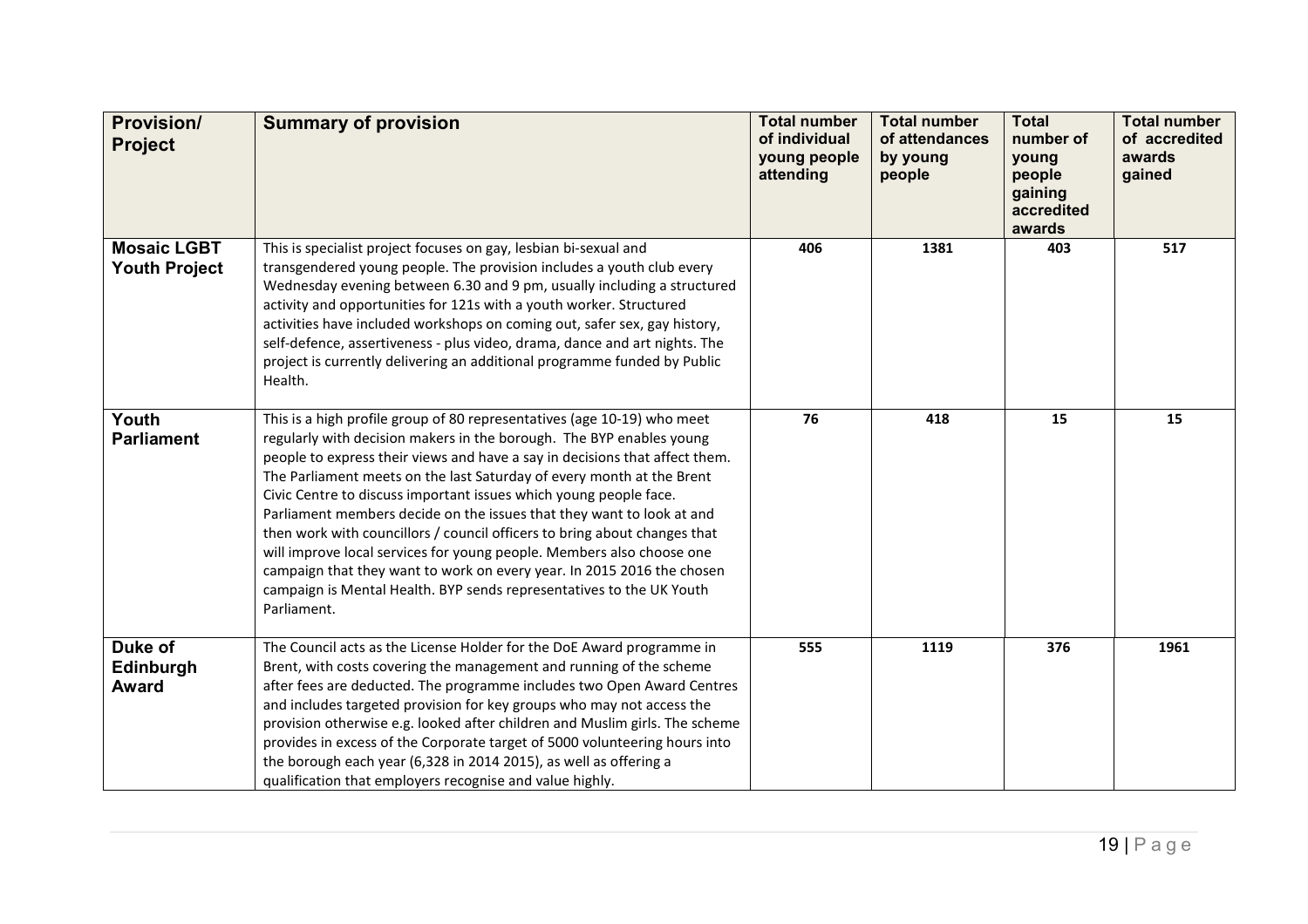| <b>Provision/</b><br><b>Project</b>       | <b>Summary of provision</b>                                                                                                                                                                                                                                                                                                                                       | <b>Total number</b><br>of individual<br>young people<br>attending | <b>Total number</b><br>of attendances<br>by young<br>people | <b>Total</b><br>number of<br>young<br>people<br>gaining<br>accredited<br>awards | <b>Total number</b><br>of accredited<br>awards<br>gained |
|-------------------------------------------|-------------------------------------------------------------------------------------------------------------------------------------------------------------------------------------------------------------------------------------------------------------------------------------------------------------------------------------------------------------------|-------------------------------------------------------------------|-------------------------------------------------------------|---------------------------------------------------------------------------------|----------------------------------------------------------|
| <b>Brent Eton</b><br><b>Summer School</b> | This scheme provides a week long residential experience at Eton College for<br>over 40 young people from Brent every year with the aim of raising<br>aspirations and developing confidence. Workers within the Youth Service<br>organise the scheme within their regular duties, with all other costs<br>covered by schools.                                      | 43                                                                | 841                                                         | 43                                                                              | 600                                                      |
| <b>Right Track</b><br>Project             | This is a programme to support pupils in Brent schools who have been<br>temporarily excluded from school. After attending the project, between 70<br>-80% return to mainstream schools and are not excluded again. The<br>service is fully funded by Brent secondary schools.                                                                                     | 122                                                               | 825                                                         | 26                                                                              | 36                                                       |
| <b>Brent in</b><br><b>Summer</b>          | This covers the costs of holiday provision provided by the Youth Service.<br>Costs include staffing, tutor and material costs. The service works with the<br>National Citizenship Service and colleagues in Libraries and Sports to<br>provide a single offer over the six weeks of the summer. Additional holiday<br>programmes are organised over other breaks. | 853                                                               | 3455                                                        | 398                                                                             | 847                                                      |
| <b>Youth Office</b>                       | This covers the management costs of the service, quality assurance staff,<br>training, IT, Integrated Youth Support Services database costs, printing and<br>promotional costs. Management costs include the Head of Youth Support<br>Services (25 per cent), two Service Managers and a Quality Assurance<br>Officer.                                            | N/A                                                               | N/A                                                         | N/A                                                                             | N/A                                                      |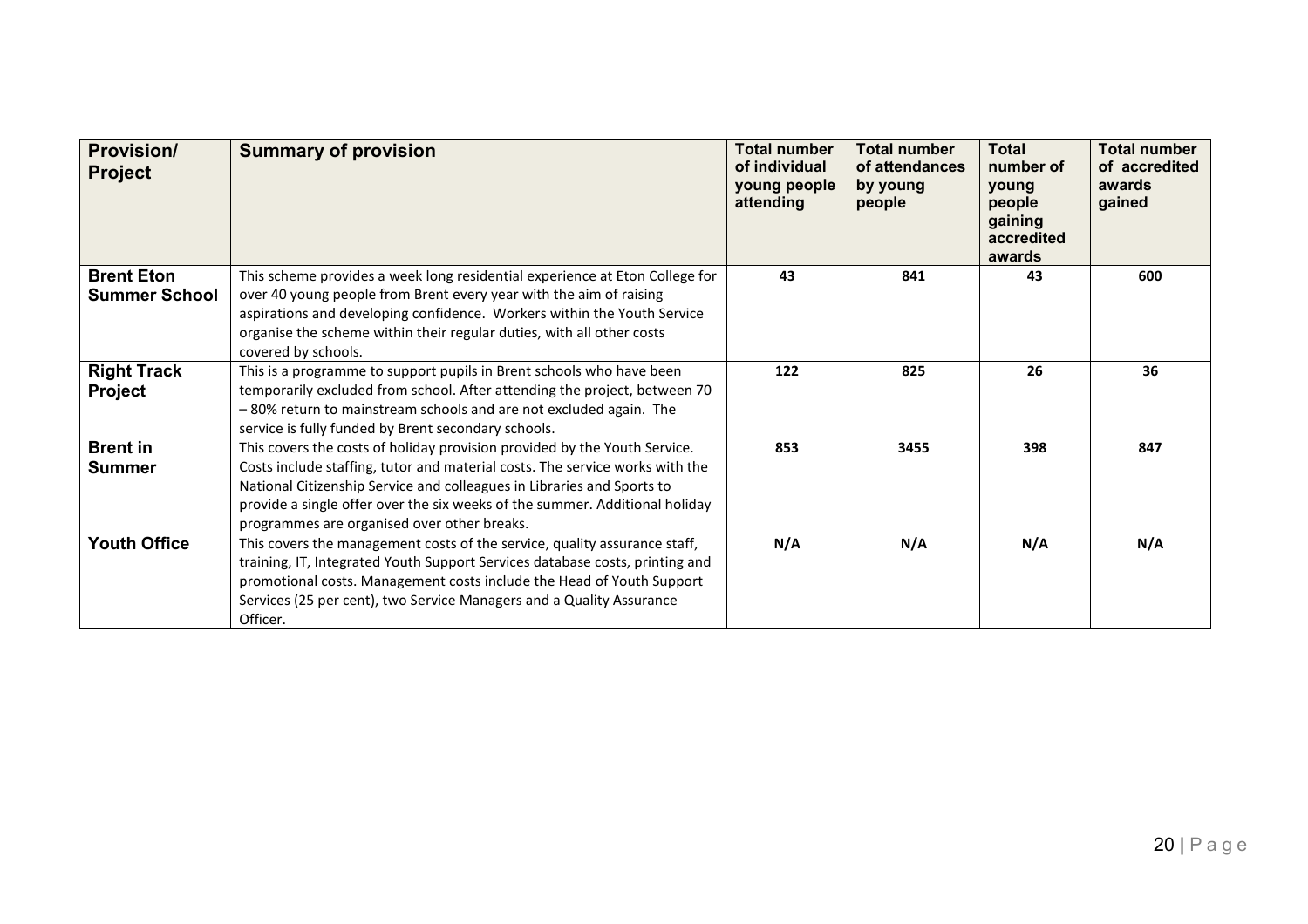# **Summary of Geldards LLB Options Appraisal Report – Shaping the Future for Youth**

The options appraisal report on youth service produced by Geldards LLB explored four options:

- No service
- Reduced service offer in-house service or commissioned service
- Staff mutual
- Independent commissioning and delivery organisation, in partnership with the voluntary and community sector and other partners

A brief summary of the consultant's assessment of the different options and overall conclusion is set out below:

# **(a) No service**

This would involve closure of all Youth Service provisions, including the four current youth centre provisions. All staff within the service would face redundancy and alternative use and /or sale or redevelopment options would need to be explored for the property estate (some of which already fall within current Council redevelopment plans). Annual savings in the region of £1.3 m on the Youth Service budget (excluding corporate overhead costs) would initially be reduced by redundancy costs and any ongoing property-related costs. There would be a need to maintain some strategic resources to meet the Council's statutory responsibilities in this area.

*Consultants' assessment: The consultants indicate that this option is included only for baseline purposes. The option does not meet Members' objectives in terms of working with the VCSE sector to develop services and grow/ sustain youth service provisions. There are concerns that withdrawal of services would generate longerterm costs for other services (such as health, police and youth offending services) and generate reputational risks for the authority.* 

### **(b) Reduced service offer - in-house service or commissioned service**

This would include retaining aspects of the current service offer / or reshaping the offer to a reduced budget envelope. For example, if only £400k was available, the consultants suggest a model including retention of the Roundwood Youth Centre, possibly supported by a small outreach service and continued (but reduced) investment in the Youth Parliament, though they indicate that the actual model could be shaped with Members and other stakeholders. This approach would enable the Council to realise its agreed savings target. This small retained service could be outsourced or held in-house. The majority of youth service staff would face redundancy and alternative use/or sale/or redevelopment options would need to be explored for the property estate. TUPE would probably apply if some services were outsourced.

*Consultants' assessment: Under this approach (in-house or outsourced), the Council would retain control of the services and be able to shape a more limited resource and, potentially, align and further develop the service offer, in partnership with other stakeholders, including the VCSE. However, related community benefit would be low owing to the low level of investment and the approach would not be particularly wellplaced to attract further funding or promote joint commissioning.*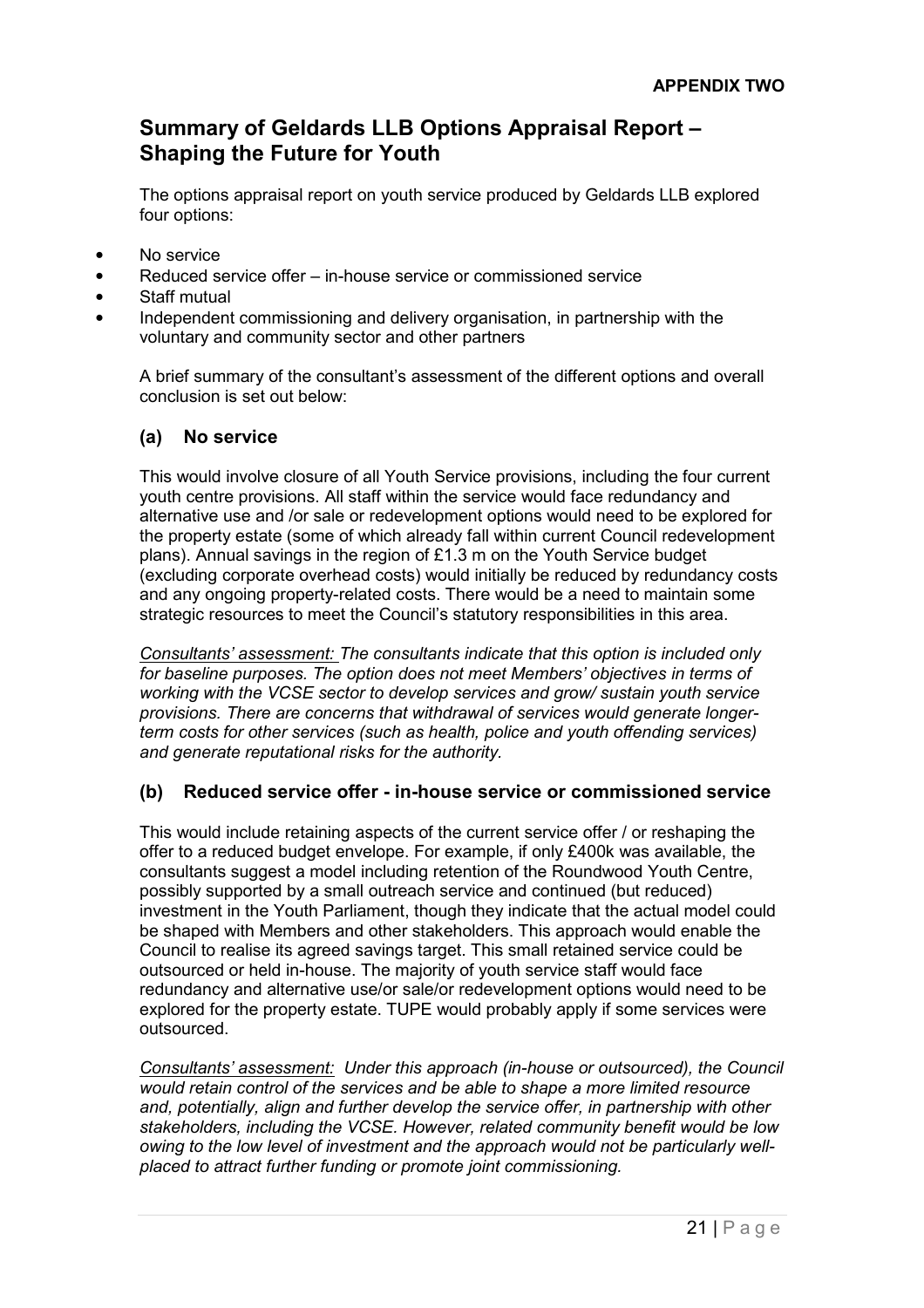# **(c) Staff mutual**

This would transfer delivery of youth service provision to a new staff mutual organisation, either through a competitive or negotiated procurement process, dependent upon the range of services offered. The mutual would bear the financial and operational risk of support costs, with staff, as 'owners' of the organisation, expected to assume strategic leadership and governance responsibility for the new organisation. The report indicates that a staff mutual can offer a number of benefits, including giving the opportunity for front-line professional to improve services, a deep staff knowledge of the client group, and leaner management structures. However, commissioners, staff and service users must have a shared enthusiasm for the enterprise to make it work.

*Consultants' assessment: This model would not be viable in Brent's current situation. There would be a need for at least a five-year block contract to give the mutual an opportunity to evolve and survive. This is not viable in the current budget situation – and a need to make significant budget reductions over the next few years would lead to significant potential financial burdens for a new organisation, in terms of TUPE related costs. This would make it hard to develop a viable business plan. Additionally, where staff mutuals have succeeded, there has often been a shadow organisation in place prior to transition. With a need to put new arrangements in place in Brent by April 2016, there would be little opportunity to have this sort of transitional phase and support staff to develop the commercial and entrepreneurial skills they needed to make a mutual work.* 

### **(d) Independent commissioning and delivery organisation, in partnership with the community and voluntary sector and other partners**

This model would involve setting up new arms-length management organisation – what the consultants call the "Brent Youth Organisation" - possibly as a limited company with charitable status or as a charitable incorporated organisation. This new body would take on responsibility for commissioning youth services, capacity building for the wider VCSE sector of youth providers, and fund-raising. It would in part be financed through management fee(s) paid to it by the Council for contract management of a new Council local authority trading organisation<sup>9</sup> (LACTO) which delivers youth services and for other Council contracts (e.g. the existing Connexions contract).

In this model, the LACTO is set up mainly to provide a vehicle for the delivery of the Council's youth service offer – which could be designed to match the resources available and any agreed commissioning priorities. Existing youth service staff within scope of the agreed service offer would work for the LACTO as secondees, meaning that pension and TUPE obligations would remain with the Council. By establishing the LACTO as a 'Teckal' entity<sup>10</sup>, the contract for the youth service provision could be awarded to the new LACTO without a procurement process (and the model could offer scope for staff to spin out in to a mutual in the longer-term). However, there may

 $\overline{a}$  $9$  LACTOs operate as separate entities to a council but are wholly owned by them. They can be set up either as service delivery models – where they provide work mainly for the council or a group of councils – or as commercial trading companies which trade more widely with external organisations and individuals.

 $10$  A council may set up a service delivery company which is solely concerned with delivering a service back to that council but does not trade significantly with external organisations. This is likely to qualify for the 'Teckal' exemption from procurement rules which means that the council can pass work to the company without having to put it out to competitive tender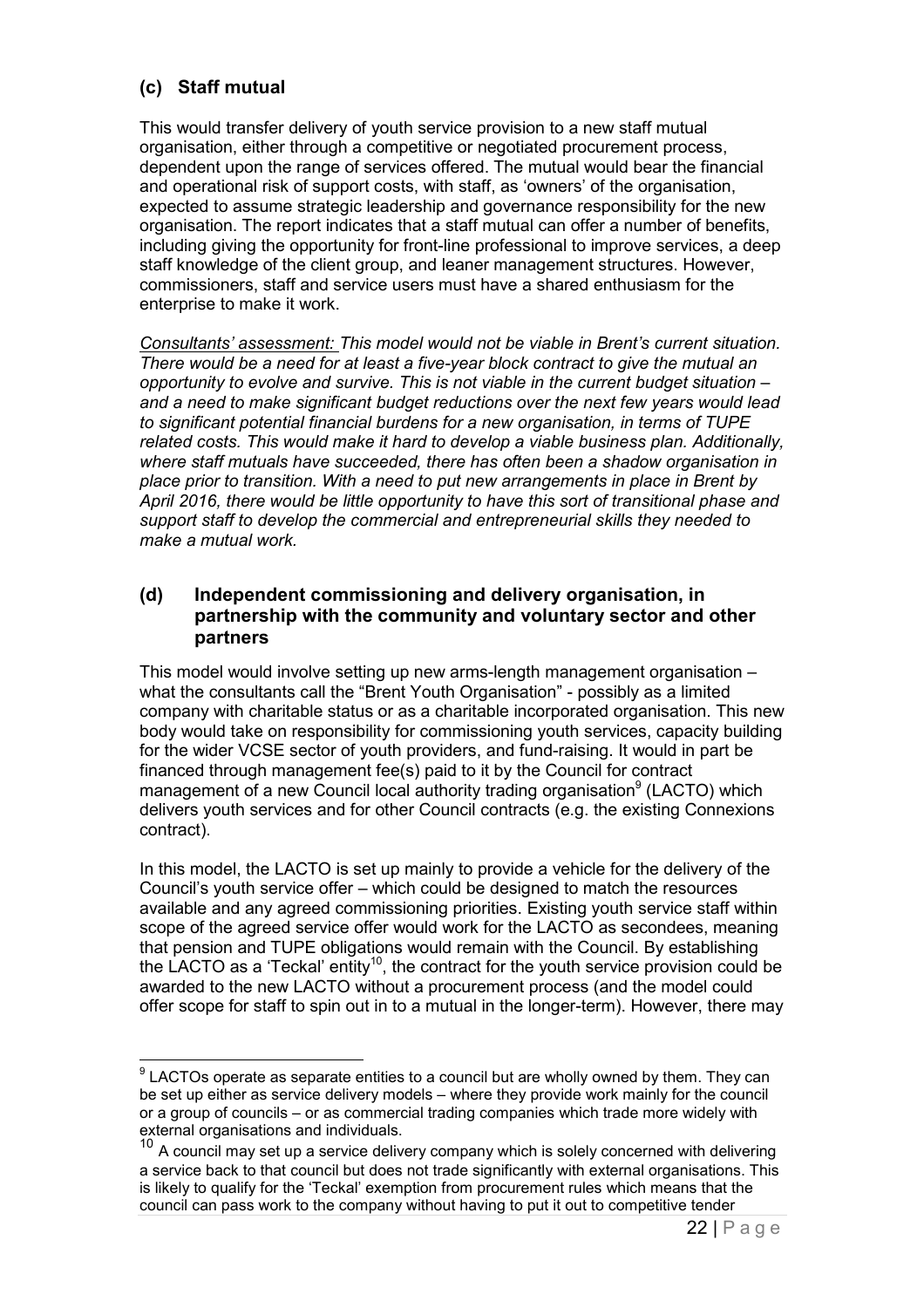be a need for a competitive process to award any new contract management responsibilities to a new Brent Youth Organisation.

A diagram setting out this new model is set out below, with further details within the Geldards report (pages 20-26).



The financial modelling underpinning this approach suggests that this it would require Council investment to taper more slowly than is currently planned. For example, if the youth service offer within the LACT is largely transferred 'as is' in 2016/17, the net operating cost is estimated at around £2m, with a range of new costs related to the new model (for example, governance, VAT exposure and internal support costs) adding to current gross expenditure on youth services of around £1.7m*.* The model shows that overall costs would initially be met by Council contributions, existing income streams and a high level of (as yet unsecured) grants and sponsorship – estimated at £529k in year 1 (and rising to over £1m in year 5**).** *(see five year financial summary at page 46 of the Geldard report).* In practice, it is unlikely within current budget constraints that the youth service could be transferred 'as is'; however, the model suggested could be flexed to reflect lower levels of investment.

*Consultants' assessment: This model would provide an opportunity to improve and foster better partnership arrangements across the stakeholder community in Brent and provide a vehicle for attracting grants and sponsorship, helping to promote longterm sustainability of the youth service offer and its related benefits. In the longerterm there could be opportunities to spin out the LACTO into a staff mutual. The consultants point out that the initial cost of the model could be flexed according to how much resource was invested in the youth service offer, particularly centre-based provision. However, given the fixed corporate and operating costs, they do not consider it to be a viable approach if the Council has only small sums to invest at the outset, principally as available resources to support any service delivery would then be nominal and the set up would lack initial momentum. There are obvious risks attached to the high income targets required to support the overall model as the level of Council funding diminishes.*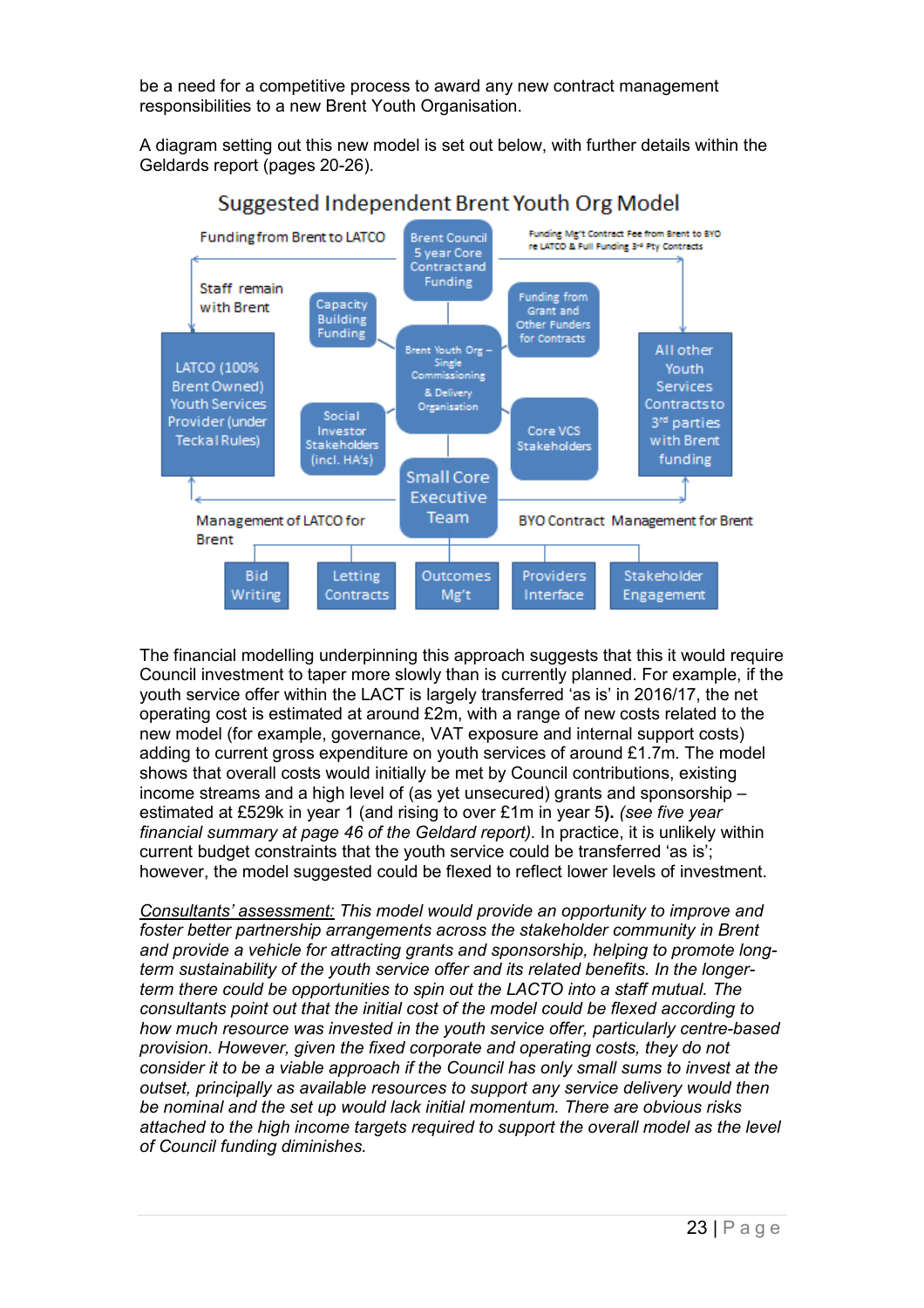A variation of this model is also set out in the report, based on a proposal by the John Lyons Trust for a Brent Youth Foundation (pages 26/27). This also proposes an independent commissioning organisation, though with the option to support direct delivery if some existing youth staff were moved across to continue aspects of the current youth service provision (with TUPE costs possibly applying). Although this model is not explored in depth by the consultants, it could be run at lower cost than the above option, especially if it was developed on a commissioning-only basis.

# **(e) Final assessment**

The consultant's preferred option is to develop the Brent Youth Organisation model, supported by the LACTO. They conclude that this offers the best option of growing future provision and engaging with partners, including VCSE stakeholders, to develop a shared commissioning approach. However, if the level of investment is set at around £400,000 per annum, they advise that it could be preferable to direct investment in a smaller range of high profile youth services, provided directly or on an outsourced basis, rather than deflecting resources to support a new organisation.